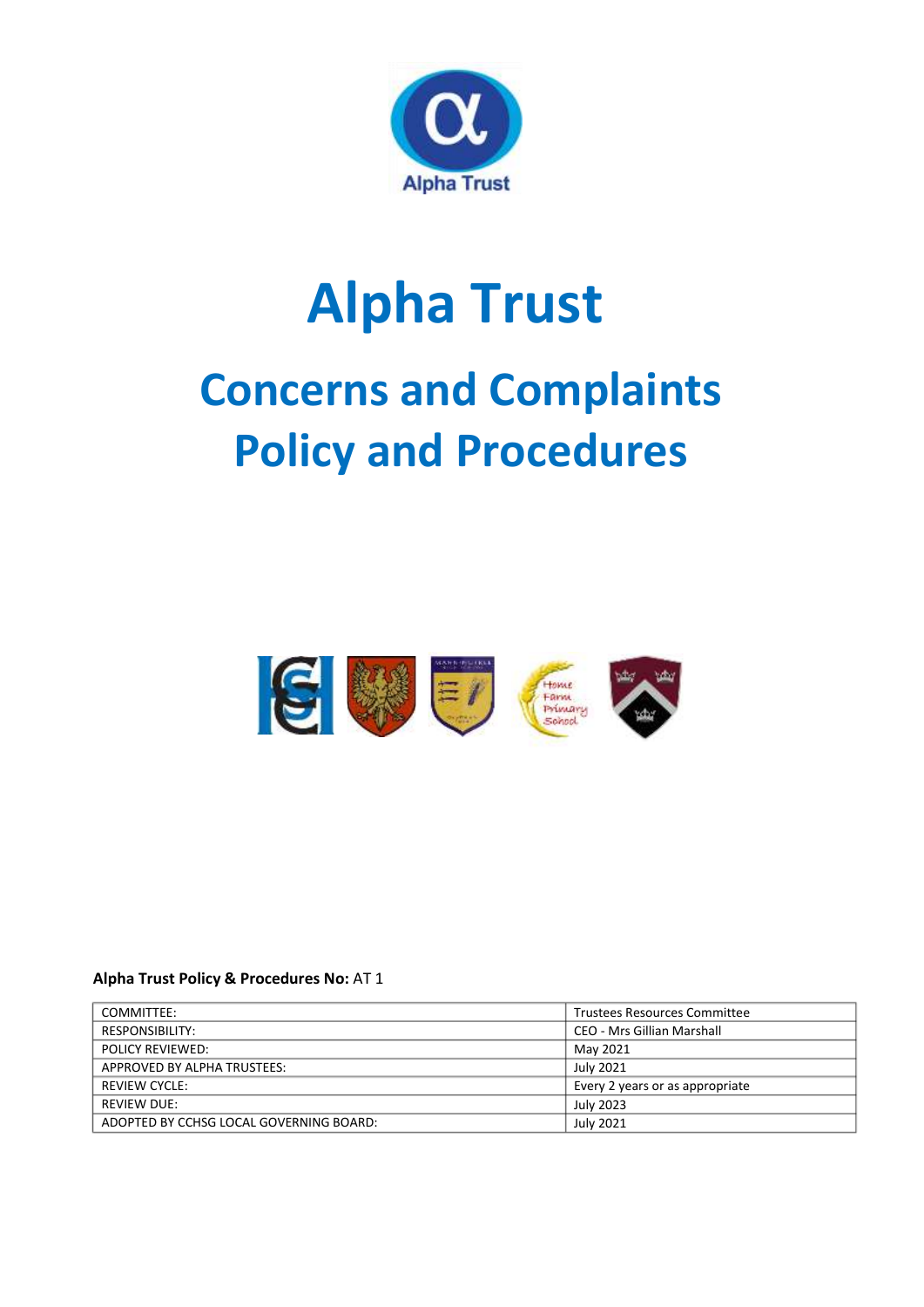

This Policy complies with Schedule 1, Part 7 of the Education (Independent School Standards (England)) Regulations 2014 [\(https://www.legislation.gov.uk/uksi/2014/3283/contents/made\)](https://www.legislation.gov.uk/uksi/2014/3283/contents/made); follows 'Best Practice Guidance for Academies Complaints Procedures', UK Gov., March 2021 [\(https://www.gov.uk/government/publications/setting-up-an-academies-complaints-procedure\)](https://www.gov.uk/government/publications/setting-up-an-academies-complaints-procedure); utilises the 'Model Complaints Procedure', (ESFA) UK Gov., updated March 2021 and the 'Model policy for managing serial and unreasonable complaints', UK Gov., June 2019.

| <b>CONTENTS</b>                                                | Page |
|----------------------------------------------------------------|------|
| Introduction                                                   |      |
| Who can make a complaint?                                      |      |
| The difference between a concern and a complaint               | 3    |
| Scope of the Policy                                            |      |
| How to raise a concern or make a complaint                     |      |
| How complaints are dealt with                                  |      |
| <b>Timescales</b>                                              |      |
| Withdrawal of a complaint                                      | 5    |
| Anonymous complaints                                           |      |
| Persistent, serial or trivial complaints                       |      |
| Alpha Trust concerns and complaints procedure                  |      |
| Stage 1: Informal resolution                                   | 7    |
| Stage 2: Formal procedure                                      | 8    |
| Stage 3: Panel hearing                                         |      |
| <b>Next Steps</b>                                              | 13   |
| Appendix 1 – Managing persistent, serial or trivial complaints | 14   |
| Appendix 2 - Roles and responsibilities                        | 16   |
| Appendix 3 – Outline of procedure                              | 19   |
| Appendix 4 – exemplar complaints form                          |      |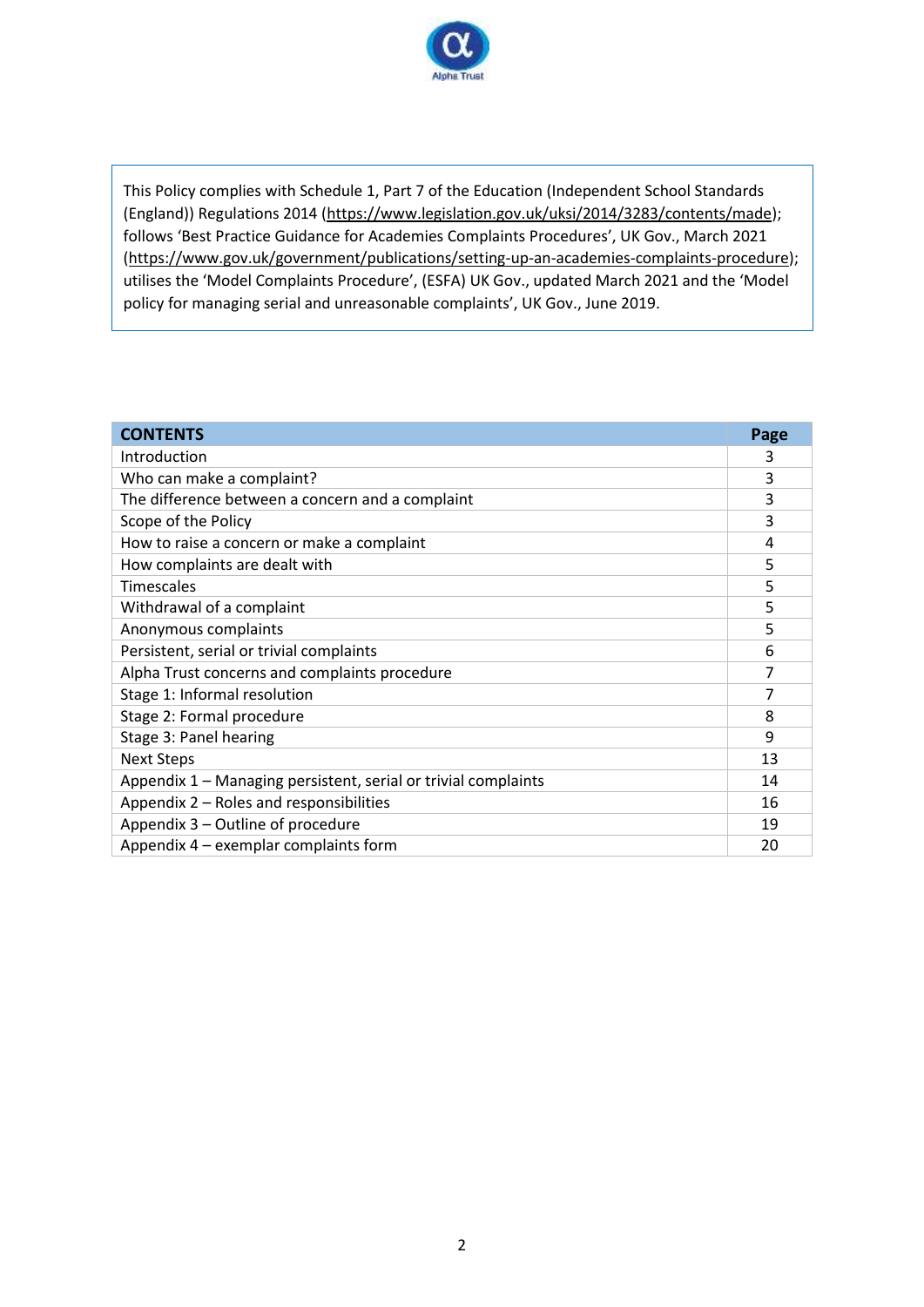

# **Introduction**

This policy sets out the approach of every school in Alpha Trust to dealing with concerns and complaints and is available on request from the relevant school's office or it can be downloaded from the school's website or the Alpha Trust website. Unless complaints are dealt with under separate statutory procedures (for instance, appeals relating to admissions or exclusions), we will use this complaints procedure.

The aims of the policy are:

- To deal with any complaint against an academy or any individual connected with it by following the correct procedure
- To deal with all complaints thoroughly and by being open, honest and fair when dealing with the complainant.

All staff will be made aware of this Policy and are expected to review its procedures regularly to familiarise themselves with the process of dealing with complaints and are able to be of assistance when an issue is brought to their notice.

It is in everyone's interests that concerns and complaints are resolved at the earliest possible stage. Many issues can be resolved informally, without the need to use the formal stages of the complaints procedure. Every Alpha Trust Academy takes concerns seriously and will make every effort to resolve the matter as quickly as possible.

# **Who can make a complaint?**

This complaints procedure is not limited to parents or carers of children that are registered at the school. Any person, including members of the public, may make a complaint about the provision of relevant services or facilities at a school.

While students may themselves raise concerns and complaints, Alpha Trust schools will involve parents should this occur.

# **The difference between a concern and a complaint**

A 'concern' may be treated as '*an expression of worry or doubt over an issue considered to be important for which reassurances are sought'*.

A complaint may be generally recognised as '*an expression of dissatisfaction however made, about actions taken or a lack of action*'.

#### **Scope of this Complaints Policy**

This Policy does not apply to complaints relating to the matters in the table below because they are dealt with under separate statutory procedures and policies:

| Admissions              | Concerns about admissions are handled through a separate process,                                                |
|-------------------------|------------------------------------------------------------------------------------------------------------------|
|                         | either through the relevant appeals process or via the local authority                                           |
| Issues related to Child | Complaints about child protection matters are handled under the                                                  |
| Protection              | Alpha Trust Safeguarding and Child Protection Policy and in                                                      |
|                         | accordance with relevant statutory guidance. A copy of the policy is                                             |
|                         | on the Trust website at: www.alphamat.org.                                                                       |
|                         | If there are serious concerns, please consider contacting the police<br>or your local child protection services. |
| Exclusion of children   | Schools' Behaviour Policies explain how parents may raise concerns                                               |
| from school*            | about exclusions                                                                                                 |
|                         | *complaints about the application of the Behaviour Policy can be made to                                         |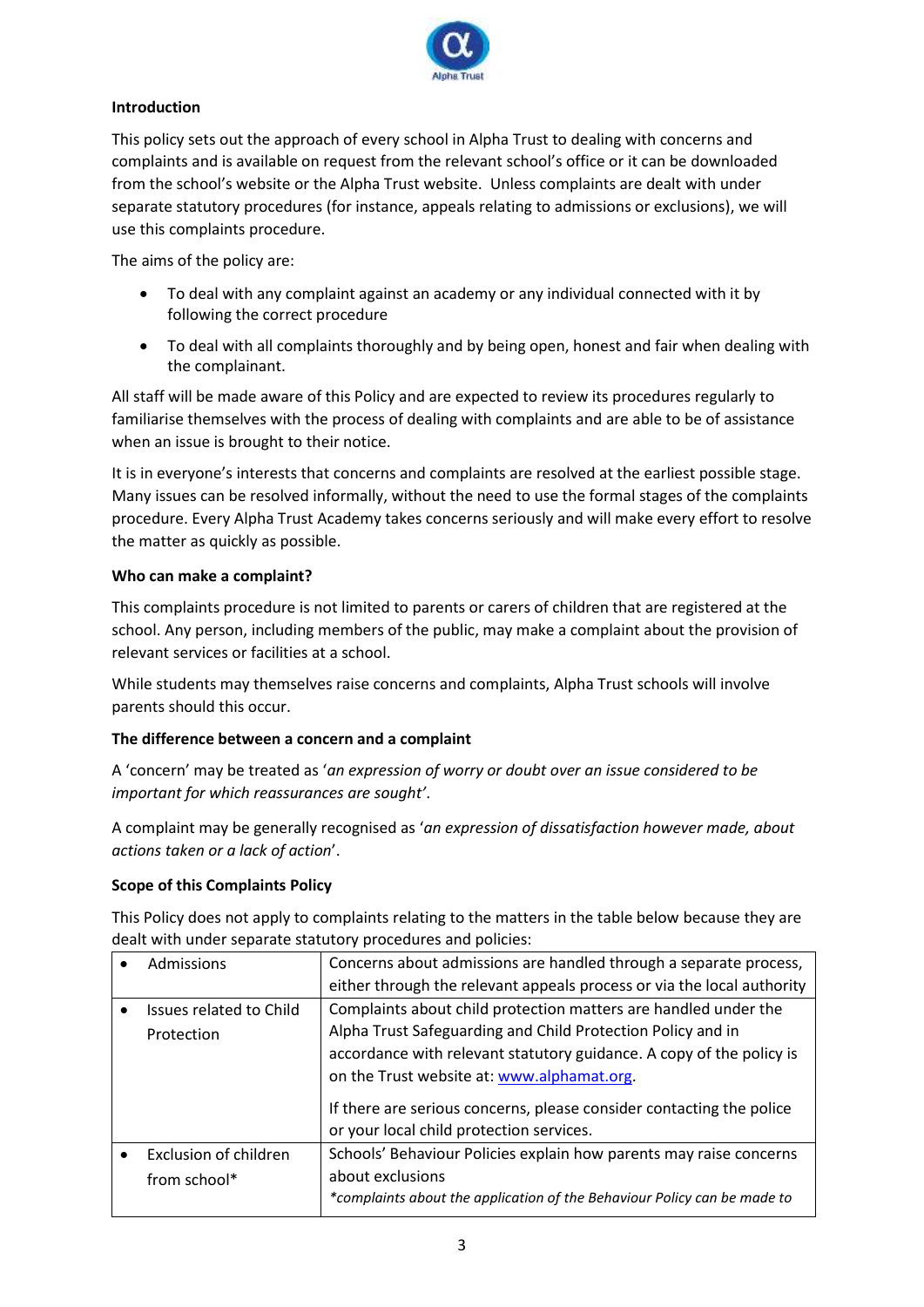

|                  | the relevant Alpha Trust school using the procedures in their Behaviour<br>Policy.                                                                                                                                                                                                                                             |
|------------------|--------------------------------------------------------------------------------------------------------------------------------------------------------------------------------------------------------------------------------------------------------------------------------------------------------------------------------|
| Whistleblowing   | The Trust has an internal whistleblowing procedure for all our<br>employees, including temporary staff and contractors.<br>Volunteers who have concerns about one of our schools should<br>complain through the school's complaints procedure.                                                                                 |
| Staff grievances | Complaints from staff will be dealt with under the school's internal<br>grievance procedures.                                                                                                                                                                                                                                  |
| Staff conduct    | Complaints about staff will be dealt with under the school's internal<br>disciplinary procedures, if appropriate.<br>Complainants will not be informed of any disciplinary action taken<br>against a staff member as a result of a complaint. However, the<br>complainant will be notified that the matter is being addressed. |

If other bodies are investigating aspects of the complaint, e.g. the police, this may adversely affect our ability to adhere to the timescales within this procedure or the timescale may even be suspended. The timescale may also be suspended if legal proceedings are going forward. Complainants will be notified of any new timescales.

# **How to raise a concern or make a complaint**

Concerns and complaints are dealt with locally, that is at the relevant school. A concern or complaint can be made in person, by letter or email or by telephone. Complaints may also be made by a third party acting on behalf of a complainant but only if they have the appropriate consent to do so. Where formal procedures are to be used, the complaint should be made in writing.

Many enquiries and concerns expressed by parents/carers can be dealt with satisfactorily using the steps detailed in the Stage One procedure. As described below in detail, under this initial process, concerns should be raised in the first instance with the subject teacher or class tutor, or Head of Subject or Head of Year, as appropriate.

If the complaint concerns the personal conduct of a member of staff, i.e. not their professional skills or practice, the complaint should be addressed to the Executive Principal/Principal/Headteacher/ Head of School in the first instance, marked Private and Confidential.

If the complaint concerns the personal conduct of the Executive Principal/Principal/Headteacher/ Head of School, i.e. not their professional skills or practice, the complaint should be addressed to the Chair of the LGB and/or the CEO via the school office, marked Private and Confidential.

If the complaint concerns the Chair of Governors, any individual governor or the whole local governing board (LGB), the complaint should be addressed to the CEO via the school office, marked Private and Confidential.

If the complaint concerns the personal conduct of the CEO, i.e. not their professional skills or practice, the complaint should be addressed to the Chair of Trustees via the school office, marked Private and Confidential.

If the complaint concerns the Chair of Trustees, any individual Trustee or the whole Board of Trustees, the complaint should be addressed to the CEO via the school office, marked Private and Confidential.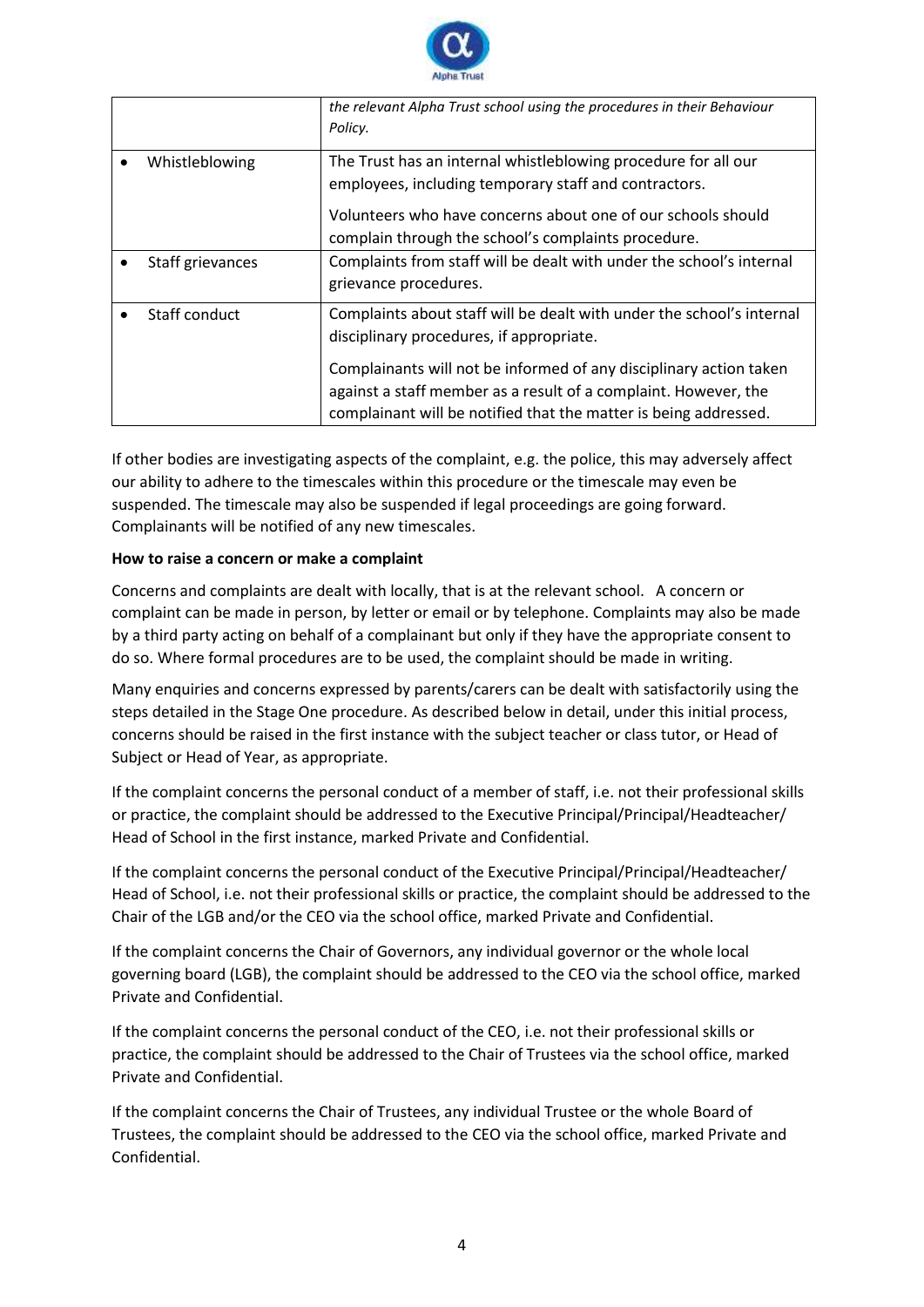

Complainants should not approach individual governors to raise concerns or complaints. They have no power to act on an individual basis and it may also compromise a governor's potential role at a later stage of these procedures.

#### **How complaints are dealt with**

At each stage, the Trust wants to resolve the complaint. When complaints are received, the following processes will be followed:

- People will be dealt with courteously and in a sensitive and helpful manner in keeping with the Aims of this policy
- If appropriate, the Trust will acknowledge that the complaint is upheld wholly or in part
- Matters will be put right where it is clear that the service parents/carers have the right to expect has not been given
- Complaints will be analysed to see how the situation could have been handled differently, to ensure the event complained of will not recur, to see if polices need to be reviewed and to take events into account when the school plans for the future.
- As appropriate, we may also offer an explanation, an admission that matters could have been handled differently or an apology

The complainant may make their representations at each stage of the procedures in person, accompanied by a friend if so desired.

The Trust will consider making reasonable adjustments, including but not confined to:

- Where appropriate, taking steps to ensure that information is available to complainants in languages other than English and arrangements made for an interpreter to be present during any oral representation
- If required, supplying information in a different format
- As appropriate, assisting complainants regarding access to the procedures, for instance in raising a formal complaint
- As appropriate, holding meetings in accessible locations or on video platforms

During the course of the consideration of a complaint, it may be decided that disciplinary proceedings should be initiated against a member of staff, in which situation, separate action will be taken as appropriate.

#### **Timescales**

Complaints must be raised within three months of the incident or, where a series of associated incidents have occurred, within three months of the last of these incidents. The Trust will consider complaints made outside of this timeframe if exceptional circumstances apply.

The Trust will consider complaints made outside term time to have been received on the first school day after the holiday period.

#### **Withdrawal of a complaint**

The complainant may withdraw the complaint at any time. This must be done in writing.

#### **Anonymous complaints**

The Trust will not usually investigate anonymous complaints. However, the CEO, Executive Principal/ Principal/Headteacher/Head of School, as appropriate, will determine if the complaint warrants an investigation.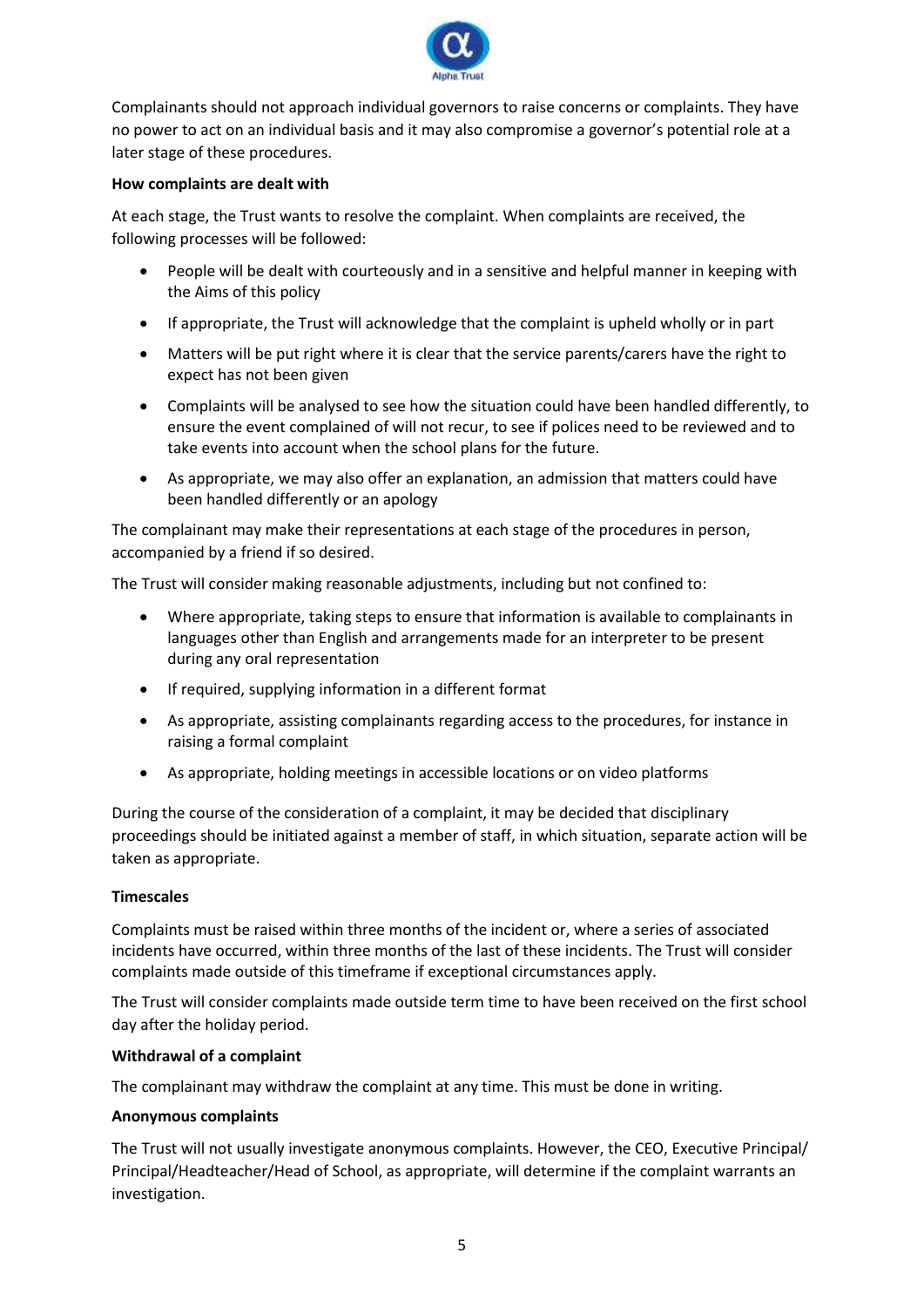

# **Persistent, trivial or serial complaints**

Alpha Trust schools will not normally limit the contact that complainants have with schools. However, we do not expect our staff to tolerate unacceptable behaviour and will take action to protect staff from such behaviour, including that which is abusive, offensive or threatening.

There may be rare occasions when:

- despite a complaint being considered under all stages of this Complaints Policy, the complainant persists in making the same complaint, or essentially the same complaint, to the school.
- a complainant raises unreasonable persistent complaints or raises complaints about matters which do not affect them.
- a complaint is made about a matter which is clearly so trivial that it would be a poor use of the School's resources to deal with it under the formal stages of the procedure.

In all of these cases, the School reserves the right to regard the complaint as persistent, serial or trivial and to refuse to investigate it under the procedures in this Complaints Policy, given that it appears reasonable and fair to refuse having taken due regard of the circumstances surrounding the complaint. See Appendix 1 for more details on how Alpha Trust manages persistent, serial or trivial complaints. This procedure may also be used to manage unreasonable or persistent contact not directly associated with, or resulting from, formal complaints.

Where it is decided that a complaint is persistent or serial and will not be investigated, the Executive Principal/Principal/Headteacher/Head of School, as appropriate, will write to the complainant, within 5 working days of the complaint being received, to notify them of the decision.

If the complainant is unhappy with the decision not to investigate a persistent, serial or trivial complaint, they may write to the Chair of the LGB to ask for the decision to be reviewed. The Chair of the LGB will review the decision not to investigate the complaint after considering all documentation relating to the complaint, together with the letter from the School to the complainant. The Chair of the LGB will not investigate the complaint itself during the review.

In exceptional circumstances, the Chair of the LGB can delegate the authority for the review to the Vice-Chair of the LGB. Following due consideration, including taking advice from the CEO, the Chair of the LGB will confirm the outcome of their review to the complainant in writing within 10 working days after the receipt of the letter from the complainant seeking a review.

In the event that the Chair of the LGB's review indicates that the decision not to investigate the concern or complaint should be reversed, it will be referred to the appropriate staff member to be dealt with under the procedure in this Complaints Policy in the usual way. If the Chair of the LGB's review indicates that the decision not to investigate the concern or complaint should be upheld, the complainant may refer the concern or complaint to the Education & Skills Funding Agency (ESFA).

If the behaviour continues, the Executive Principal/Principal/Headteacher/Head of School will write to the complainant explaining that their behaviour is unreasonable and ask them to change it. For complainants who excessively contact an Alpha Trust school and cause a significant level of disruption, the school may specify methods of communication and limit the number of contacts in a communication plan. This will usually be reviewed after 6 months. In response to any serious incident of aggression or violence, we will immediately inform the police and communicate our actions in writing. Actions may include barring an individual from the School site.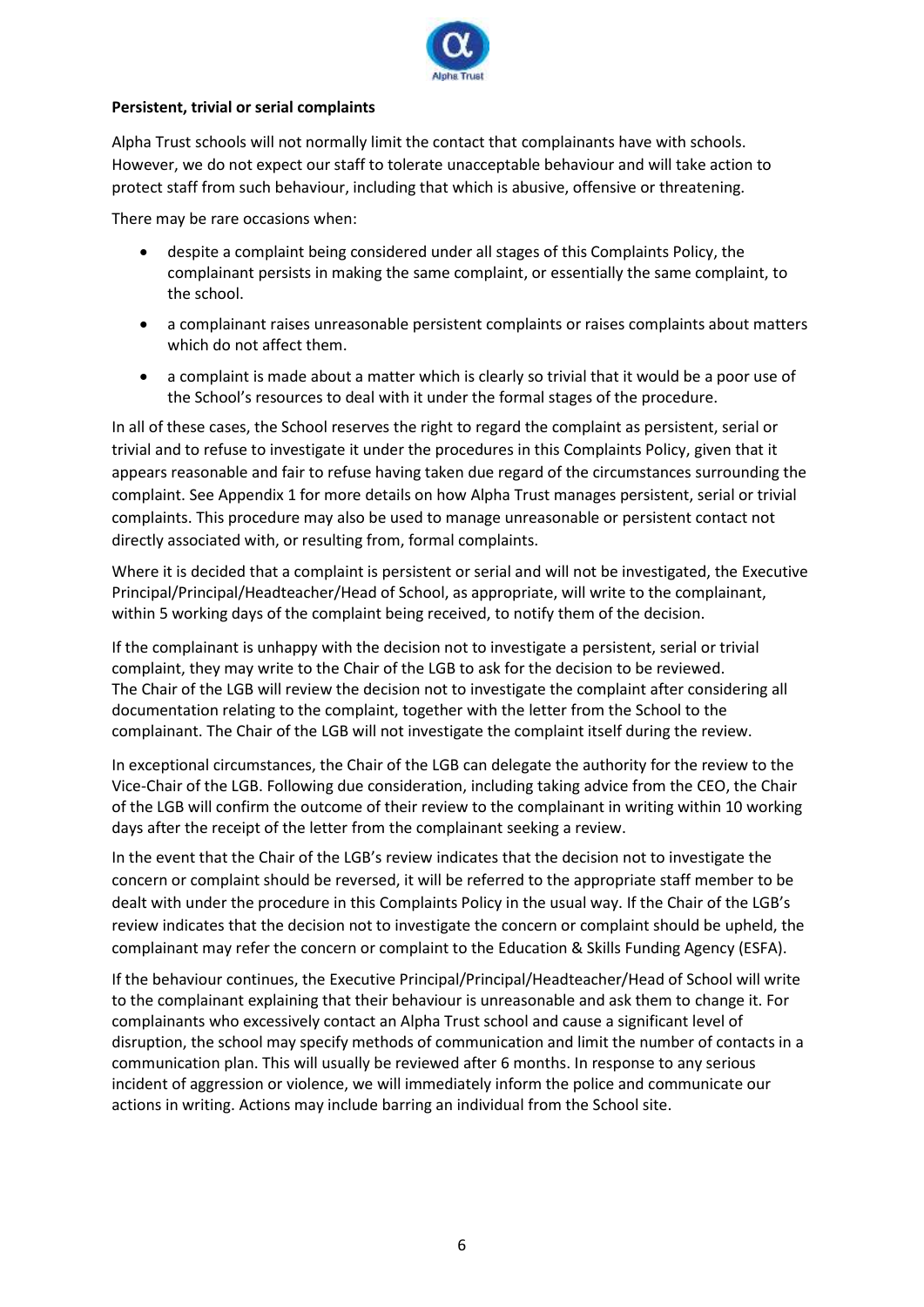

# **Alpha Trust concerns and complaints procedure; the stages to follow**

To note:

- 1. The Roles and responsibilities of everyone involved, including the complainant, are to be found in Appendix 2.
- 2. Please see Appendix 3 for an overview of the Concerns and Complaints Procedures.
- 3. In Alpha Trust, the term "Principal" is used to identify the person with responsibilities of headship within each Academy, who may be referred to locally as Headteacher, Principal, Executive Headteacher, Executive Principal, Head of School or Associate Principal.

# **Stage One: Informal Resolution**

Alpha Trust expects that most enquiries and concerns can be expressed and dealt with satisfactorily without the need to resort to the formal procedure. We value informal meetings and discussions and encourage parents/carers to approach staff with any concerns and aim to resolve all issues with open dialogue and mutual understanding.

The Trust aims to resolve any complaints in a timely manner. Timescales are set out below in the relevant paragraphs. References to 'working/school day' mean a weekday when the school is open to students during term time. Term dates are published on each school's website.

If there is uncertainty about whether or not a concern is relevant or significant, contacting the relevant Trust school to clarify a situation will always be welcome.

Contact may be by telephone, email or letter, via the school office. The steps to take are:

- 1. In all cases, the first point of contact should be the subject teacher or class tutor.
- 2. In those situations where this may be considered inappropriate, the Head of Department, Head of Year or the teacher's line manager should be contacted initially, via the school office.
- 3. If the matter remains unresolved, the next point of contact is the senior link or line manager of the Head of Department, the Head of Year or the teacher's line manager; again contact can be made via the school office by telephone, email or letter.
- 4. If the matter is brought to the attention of the Executive Principal/Principal/Headteacher/ Head of School, they may decide to delegate the matter or deal with it themselves, depending on the circumstances.

#### **Staff actions on initial contact**

If approached directly or by telephone, an individual staff member should:

- Listen carefully to the complainant and show empathy and understanding but must be
- Be careful not to react or jump to conclusions.
- Attempt to identify the significant issues and the outcome that is being sought
- Confirm whether the complainant is content for the individual to deal with the matter informally at first

All informal complaints will be dealt with within 15 working days from receipt of the complaint. The school will inform the complainant of action taken (within the bounds of confidentiality)

If the issue remains unresolved, then the person concerned may submit a formal complaint.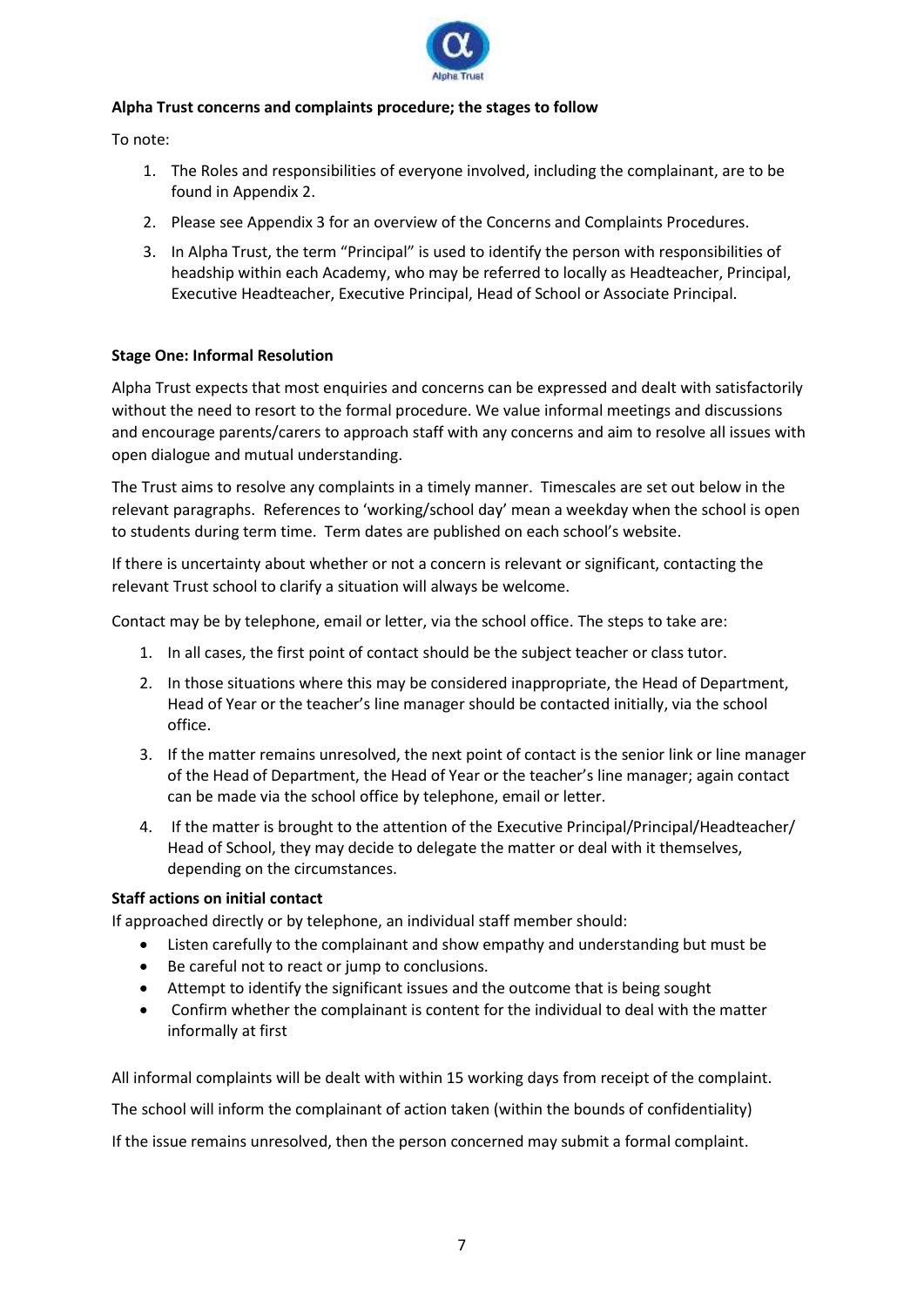

# **Stage Two: Formal Procedure**

Formal complaints must be made to the Executive Principal/Principal/Headteacher/Head of School via the school office. This may be done in writing or in person but it must be made clear that it is a formal complaint. Some Trust schools may use the Alpha Trust Complaints Form – Appendix 4. The formal procedure can only be initiated after Stage 1 has been completed.

The Executive Principal/Principal/Headteacher/Head of School will record the date the complaint is received and will acknowledge receipt of the complaint in writing, either by e-mail or letter, within 5 working days. Within this response, the Executive Principal/Principal/Headteacher/Head of School will seek to clarify:

- the nature of the complaint
- what remains unresolved
- what outcome the complainant would like to see

The Executive Principal/Principal/Headteacher/Head of School can consider whether a face-to-face meeting is the most appropriate way of doing this.

*Note: The Executive Principal/Principal/Headteacher/Head of School may delegate the investigation to another member of the school's senior leadership team but not the decision to be taken.*

During the investigation, the Executive Principal/Principal/Headteacher/Head of School or delegated investigator will:

- if necessary, interview those involved in the matter and/or those complained of, allowing them to be accompanied if they wish
- keep a written record of any meetings/interviews in relation to their investigation.

 At the conclusion of the investigation, the Executive Principal/Principal/Headteacher/ Head of School will provide a formal written response within 28 school days of the date of the receipt of the complaint.

However, if any complaint is received less 28 working days before the end of term or half term, the complainant may receive a response after the school holidays.

If the Executive Principal/Principal/Headteacher/Head of School is unable to meet this deadline, they will provide the complainant with an update and a revised response date.

The response will detail:

- any actions taken to investigate the complaint
- provide a full explanation of the decision made and the reasons for it

Where appropriate, it will also include details of actions the school will take to resolve the complaint The Executive Principal/Principal/Headteacher/Head of School will advise the complainant of how to escalate their complaint should they remain dissatisfied with the outcome of Stage 2.

Complaints about the Executive Principal/Principal/Headteacher/Head of School or any member of the LGB must be addressed to the Trust CEO via the school office, marked private and confidential.

In the event that the complaint is about the Executive Principal/Principal/Headteacher/Head of School or is:

- jointly about the Chair and Vice Chair or,
- the entire governing body or,
- the majority of the governing body,

either the Trust CEO will complete all the actions at Stage 2, or a delegated suitably skilled governor under guidance will do so.

GDPR and Alpha Trust schools' data protection procedures will be followed at all times. All investigations will be treated as 'Confidential' unless safeguarding issues are raised in which case safeguarding procedures complying with Alpha Trust policies and procedures will be followed.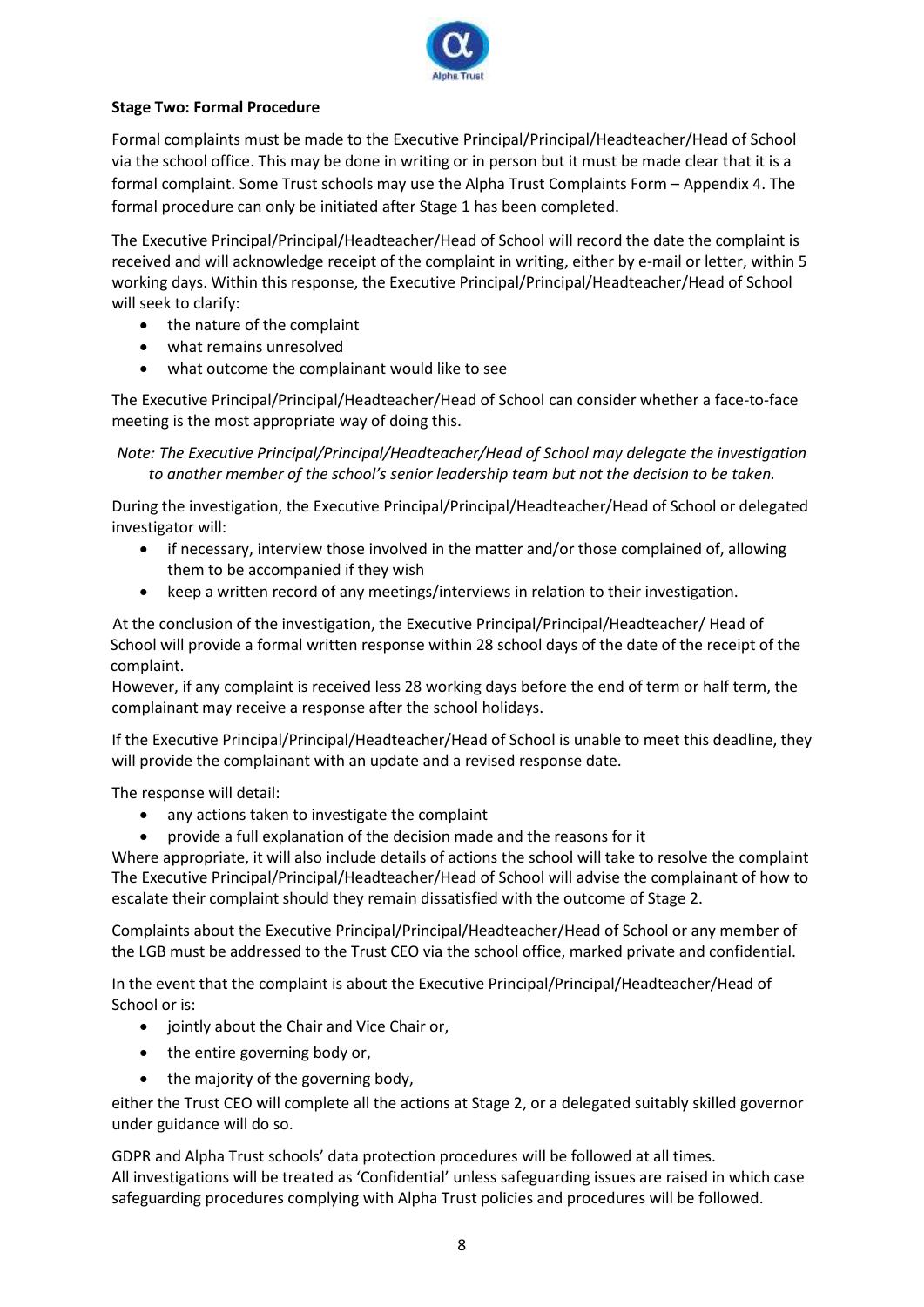

# **Stage Three: Panel Hearing**

If the complainant is dissatisfied with the outcome at Stage 2 and wishes to take the matter further, they can escalate the complaint to Stage 3. This constitutes a panel hearing consisting of at least three people who were not directly involved in the matters detailed in the complaint with one panel member who is independent of the management and running of the school. This is the final stage of the complaints procedure.

The complainant must request to escalate to Stage 3 within 10 school days of their receiving the school's response to Stage 2. The request that the matter be referred to a panel must be made to the Clerk to the Governors, via the school office.

The Clerk will record the date the complaint is received and acknowledge receipt of the complaint in writing (either by letter or email) within 3 school days.

Requests received outside of this time frame will only be considered if exceptional circumstances apply.

The Clerk will write to the complainant to inform them of the date of the meeting. The meeting will be convened within 10 school days of the request for a panel hearing being received from the complainant. However, if this is not possible, the Clerk will provide an anticipated date and keep the complainant informed.

If the complainant rejects the offer of three proposed dates, without good reason, the Clerk will decide when to hold the meeting. It will then proceed in the complainant's absence on the basis of written submissions from both parties.

Complaints about the LGB.

In the event that the complaint is about:

- the Chair and/or Vice Chair or
- the entire governing body or
- the majority of the governing body,

Then in these situations, Stage 3 will be heard by the CEO and two independent panel members.

A complainant may bring someone along to the panel meeting to provide support. This can be a relative or friend. Generally, we do not encourage either party to bring legal representatives to the committee meeting. However, there may be occasions when legal representation is appropriate. For instance, if a school employee is called as a witness in a complaint meeting, they may wish to be supported by union and/or legal representation.

*Note: Complaints about staff conduct will not generally be handled under this complaints procedure. Complainants will be advised that any staff conduct complaints will be considered under staff disciplinary procedures, if appropriate, but outcomes will not be shared with them.* 

Representatives from the media are not permitted to attend.

At least 5 school days before the meeting, the Clerk will:

- confirm and notify the complainant of the date, time and venue of the meeting, ensuring that, if the complainant is invited, the dates are convenient to all parties and that the venue and proceedings are accessible
- request copies of any further written material to be submitted to the committee at least 3 school days before the meeting.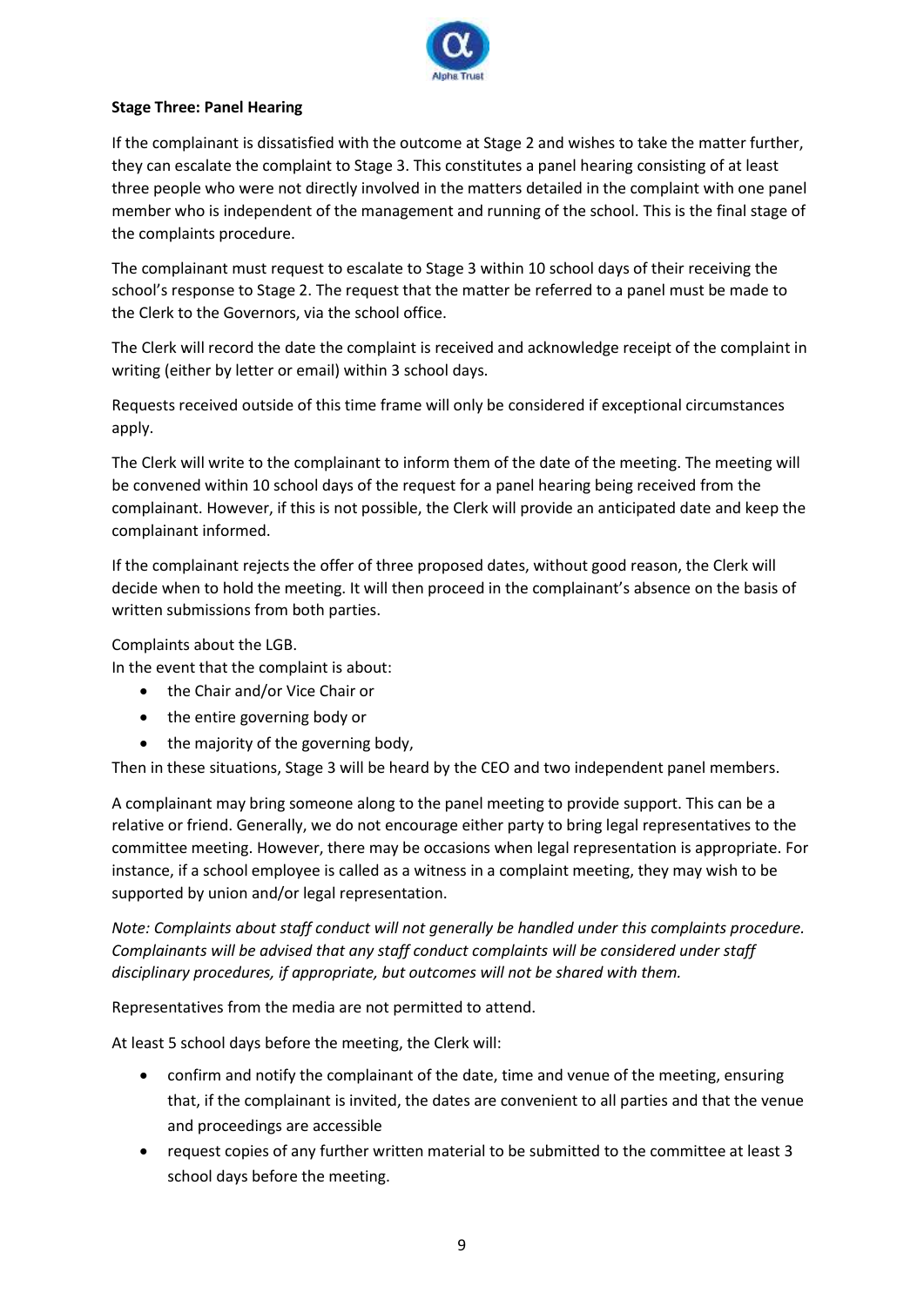

Any written material will be circulated to all parties at least 3 school days before the date of the meeting. The committee will not normally accept, as evidence, recordings of conversations that were obtained covertly and without the informed consent of all parties being recorded.

The committee will also not review any new complaints at this stage or consider evidence unrelated to the initial complaint to be included. New complaints must be dealt with from Stage 1 of the procedure.

The meeting will be held in private. Electronic recordings of meetings or conversations are not normally permitted unless a complainant's own disability or special needs require it. Prior knowledge and consent of all parties attending must be sought before meetings or conversations take place. Consent will be recorded in any minutes taken.

The committee will consider the complaint and all the evidence presented. The committee can:

- uphold the complaint in whole or in part
- dismiss the complaint in whole or in part.

If the complaint is upheld in whole or in part, the committee will:

- decide on or recommend the appropriate action to be taken to resolve the complaint
- where appropriate, recommend changes to the school's systems or procedures to prevent similar issues in the future.

The Chair of the Committee will provide the complainant and The Trust with a full explanation of their decision and the reason(s) for it, in writing, within 5 school days.

The letter to the complainant will include details of how to contact the Education and Skills Funding Agency (ESFA) if they are dissatisfied with the way their complaint has been handled.

The response will detail any actions taken to investigate the complaint and provide a full explanation of the decision made and the reason(s) for it. Where appropriate, it will include details of actions Alpha Trust will take to resolve the complaint.

The panel will ensure that those findings and recommendations are sent by electronic mail or otherwise given to the complainant and, where relevant, the person complained about. Furthermore, they will be available for inspection on the school premises by the Trust and the Executive Principal/ Principal/ Headteacher/Head of School.

A written record will be kept of all complaints, and of whether they are resolved at the preliminary stage or proceed to a panel hearing, along with what actions have been taken, regardless of the decision.

All correspondence statements and records relating to individual complaints will be kept confidential, except where the Secretary of State or a body conducting an inspection under section 109 of the 2008 Act requests access to them.

#### **Complaints escalated to / about the Trust, CEO or Trustee**

If a complaint is escalated to Alpha Trust "the trust" or if a complainant wishes to complain directly about the trust, then the complaint should be sent to the CEO to be investigated.

The CEO will write to the complainant acknowledging the complaint within **5** school days of the date that the written request was received. The acknowledgement will confirm that the complaint will now be investigated under Stage 1 of this Complaints Policy and will confirm the date for providing a response to the complainant.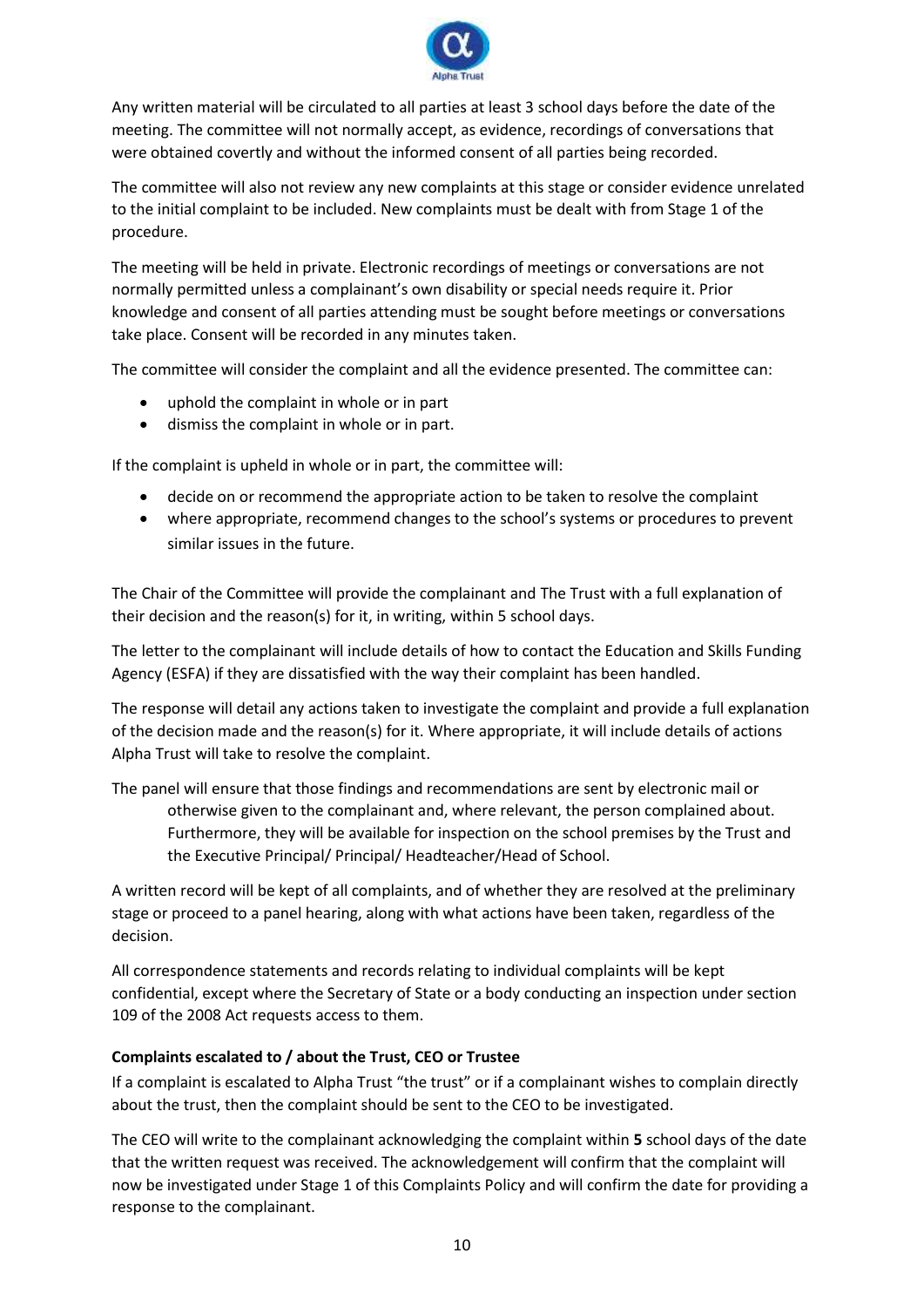

Following the investigation, the CEO will write to the complainant confirming the outcome within 10 school days of the date that the letter was received. If this time limit cannot be met, the CEO will write to the Complainant within 5 school days of the date that the letter was received**,** explaining the reason for the delay and providing a revised date.

If the complaint concerns the CEO or a Trustee, the complaint should be investigated by a Trustee selected by the Chair of the Trust Board. If a formal complaint form is received about the Chair, the complaint will be referred to the Vice Chair for investigation

*NB. Where the Chair of the Trust Board has investigated the complaint, they will write the letter of outcome to the complainant and provide a copy to the CEO.* 

If the complainant is not satisfied with the outcome of the previous stage, the complainant should write to the Clerk to the Trust Board asking for the complaint to be heard before a Complaint Panel, within 5 school days.

The Clerk will record the date the complaint is received and acknowledge receipt of the complaint in writing (either by letter or email) within 3 school days.

Requests received outside of this time frame will only be considered if exceptional circumstances apply.

The Clerk will write to the complainant to inform them of the date of the meeting. The meeting will be convened within 10 school days of the request for a panel hearing being received from the complainant. However, if this is not possible, the Clerk will provide an anticipated date and keep the complainant informed.

If the complainant rejects the offer of three proposed dates, without good reason, the Clerk will decide when to hold the meeting. It will then proceed in the complainant's absence on the basis of written submissions from both parties.

Complaints about Trustees.

In the event that the complaint is about:

- the Chair and/or Vice Chair or
- the entire trust board or
- the majority of the trust board

Then in these situations, Stage 3 will be heard by a completely independent committee panel.

The Complaint Panel will consist of three members. None of the three members of the Complaint Panel will have been involved in the incidents or events which led to the complaint, or have been involved in dealing with the complaint in the previous stages, of have any detailed prior knowledge of the complaint.

One of the Complaint Panel members will be independent of the management and running of Alpha Trust. This means that one of the independent Complaint Panel members will not be a Trustee or an employee of the Trust.

A complainant may bring someone along to the panel meeting to provide support. This can be a relative or friend. Generally, we do not encourage either party to bring legal representatives to the committee meeting. However, there may be occasions when legal representation is appropriate. For instance, if a trust employee is called as a witness in a complaint meeting, they may wish to be supported by union and/or legal representation.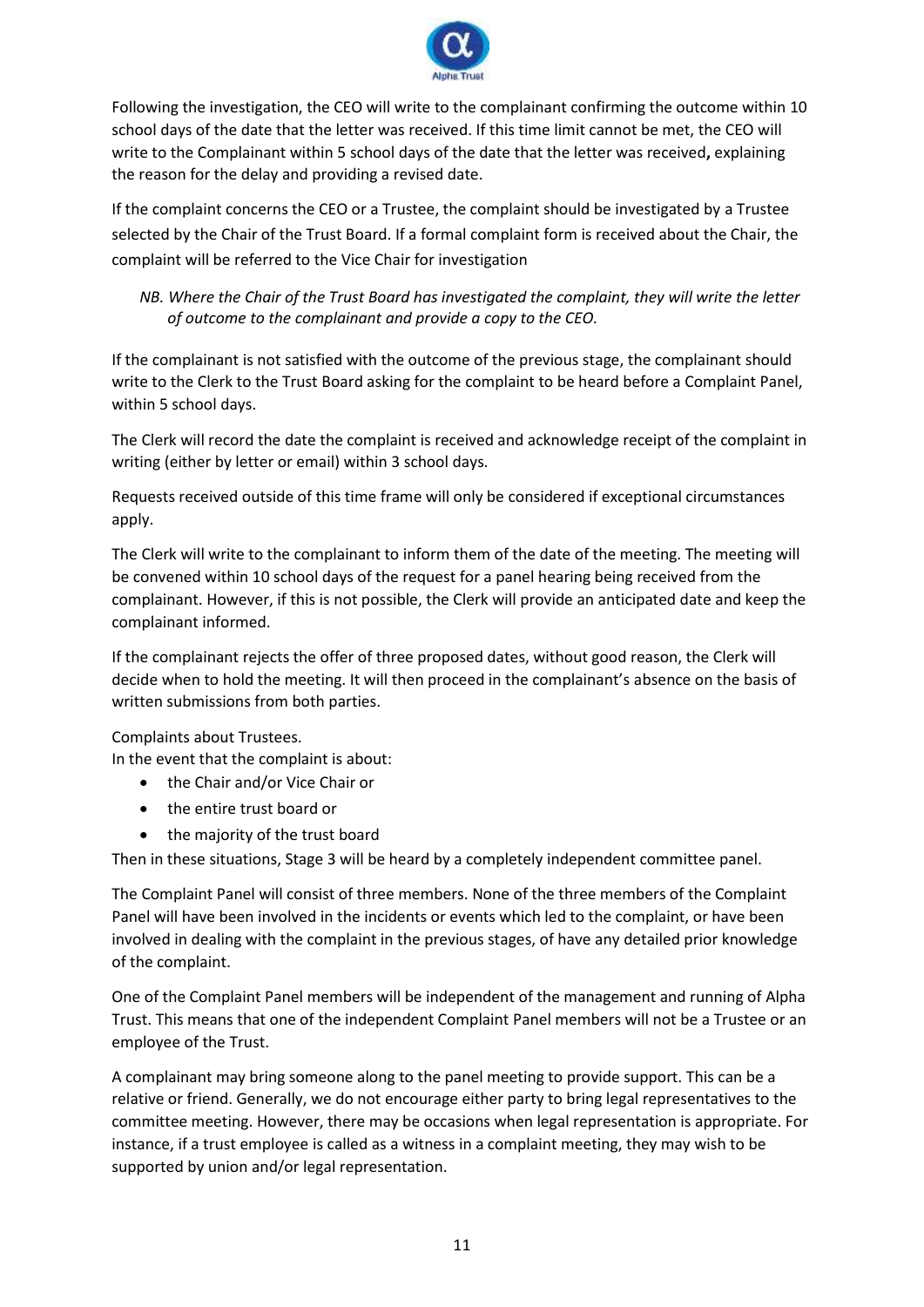

*Note: Complaints about staff conduct will not generally be handled under this complaints procedure. Complainants will be advised that any staff conduct complaints will be considered under staff disciplinary procedures, if appropriate, but outcomes will not be shared with them.* 

Representatives from the media are not permitted to attend.

At least 5 school days before the meeting, the Clerk will:

- confirm and notify the complainant of the date, time and venue of the meeting, ensuring that, if the complainant is invited, the dates are convenient to all parties and that the venue and proceedings are accessible
- request copies of any further written material to be submitted to the committee at least 3 school days before the meeting.

Any written material will be circulated to all parties at least 3 school days before the date of the meeting. The committee will not normally accept, as evidence, recordings of conversations that were obtained covertly and without the informed consent of all parties being recorded.

The committee will also not review any new complaints at this stage or consider evidence unrelated to the initial complaint to be included. New complaints must be dealt with from Stage 1 of the procedure.

The meeting will be held in private. Electronic recordings of meetings or conversations are not normally permitted unless a complainant's own disability or special needs require it. Prior knowledge and consent of all parties attending must be sought before meetings or conversations take place. Consent will be recorded in any minutes taken.

The committee will consider the complaint and all the evidence presented. The committee can:

- uphold the complaint in whole or in part
- dismiss the complaint in whole or in part.

If the complaint is upheld in whole or in part, the committee will:

- decide on the appropriate action to be taken to resolve the complaint
- where appropriate, recommend changes to the school's systems or procedures to prevent similar issues in the future.

The Chair of the Committee will provide the complainant and Alpha Trust with a full explanation of their decision and the reason(s) for it, in writing, within 5 school days.

The letter to the complainant will include details of how to contact the Education and Skills Funding Agency (ESFA) if they are dissatisfied with the way their complaint has been handled by Alpha Trust.

The response will detail any actions taken to investigate the complaint and provide a full explanation of the decision made and the reason(s) for it. Where appropriate, it will include details of actions Alpha Trust will take to resolve the complaint.

The panel will ensure that those findings and recommendations are sent by electronic mail or otherwise given to the complainant and, where relevant, the person complained about. Furthermore, they will be available for inspection by the CEO and the Executive Principal/ Principal/ Headteacher/Head of School.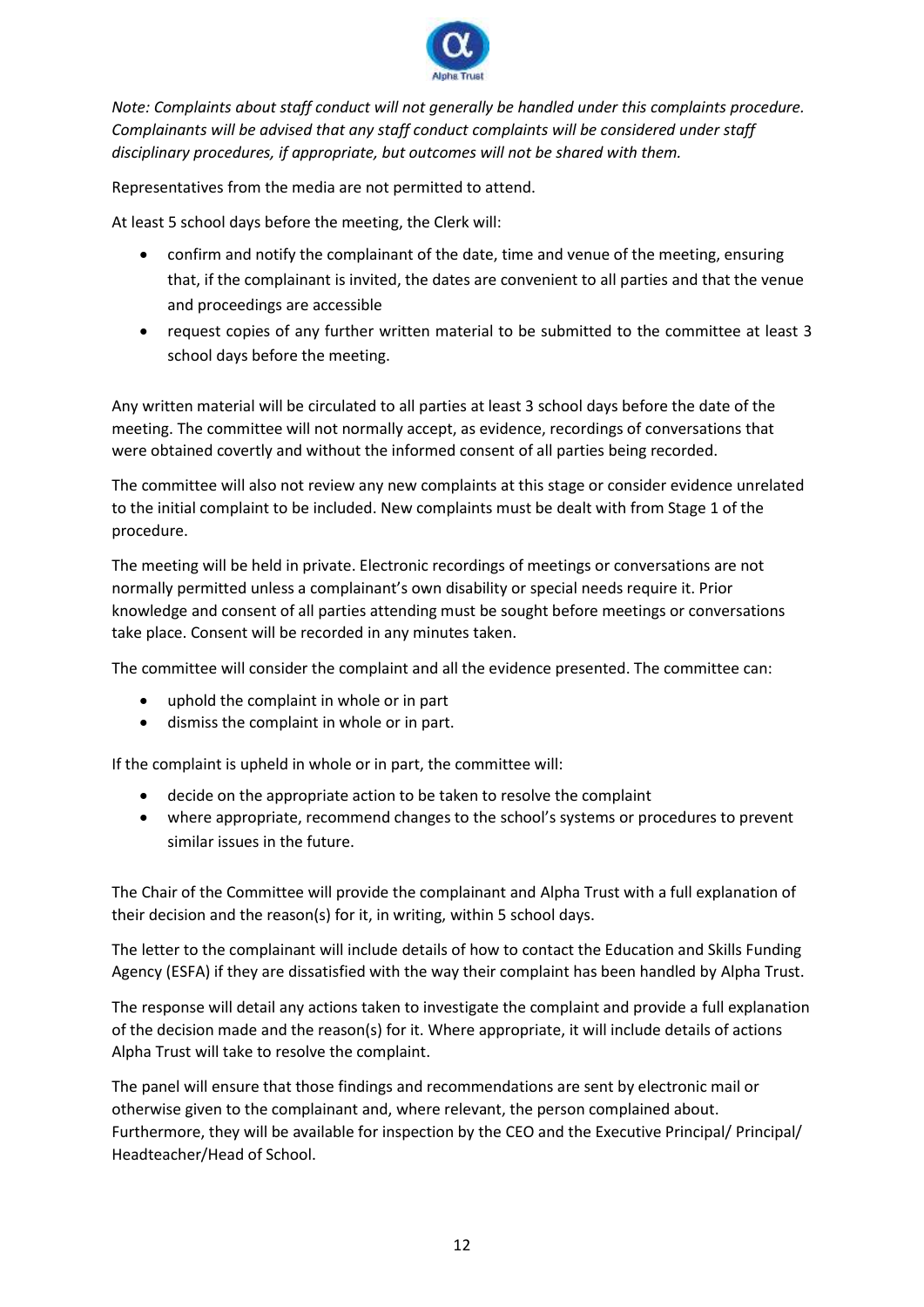

A written record will be kept of all complaints, and of whether they are resolved at the preliminary stage or proceed to a panel hearing, along with what actions have been taken, regardless of the decision.

All correspondence statements and records relating to individual complaints will be kept confidential, except where the Secretary of State or a body conducting an inspection under section 109 of the 2008 Act requests access to them.

# **Next Steps**

If the complainant believes the school or Trust did not handle their complaint in accordance with the published complaints procedure or they acted unlawfully or unreasonably in the exercise of their duties under education law, they can contact the ESFA after they have completed Stage 3.

The ESFA will not normally reinvestigate the substance of complaints or overturn any decisions made by Alpha Trust. They will consider whether any of Alpha Trust's schools has adhered to education legislation and any statutory policies connected with the complaint and whether they have followed [Part 7 of the Education \(Independent School Standards\) Regulations 2014.](http://www.legislation.gov.uk/uksi/2010/1997/schedule/1/made)

The complainant can refer their complaint to the ESFA online at[: www.education.gov.uk/contactus,](http://www.education.gov.uk/contactus) by telephone on: 0370 000 2288 or by writing to:

Academy Complaints and Customer Insight Unit Education and Skills Funding Agency Cheylesmore House 5 Quinton Road Coventry CV1 2WT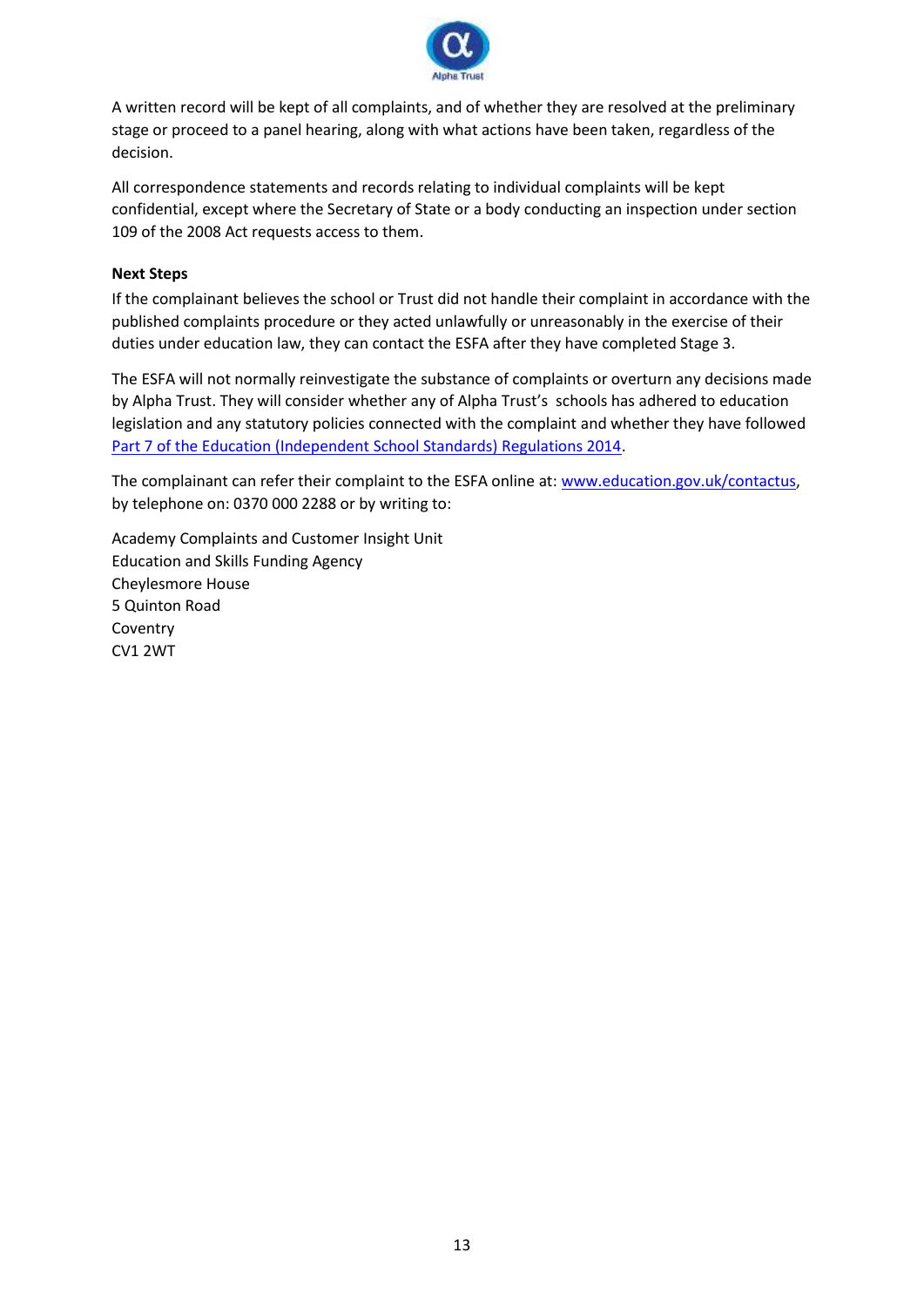

# **APPENDIX 1 - Unreasonable Complaints**

Alpha Trust and our schools are committed to dealing with all complaints fairly and impartially, and to providing a high quality service to those who complain. The Trust will not normally limit the contact complainants have with a school. However, the Trust does not expect staff to tolerate unacceptable behaviour and we will take action to protect staff from such behaviour, including that which is abusive, offensive or threatening.

Alpha Trust and all its schools define unreasonable behaviour as that which hinders our consideration of the complaints because of the frequency or nature of the complainant's contact with the school, for instance if the complainant:

- Refuses to articulate their complaint or specify the grounds of a complaint, or the outcome(s) sought by raising the complaint, despite offers of assistance;
- Refuses to co-operate with the complaints investigation process whilst still wishing for the complaint to be resolved;
- Refuses to accept that certain issues are not within the scope of a complaints procedure;
- Insists on the complaint being dealt with in ways which are incompatible with the adopted complaints procedure or with good practice;
- Introduces trivial or irrelevant information which the complainant expects to be taken into account;
- Raises large numbers of detailed but unimportant questions, and insists they are fully answered immediately or to their own timescales;
- Makes unjustified complaints about staff who are trying to deal with the issues, and seeks to have them replaced;
- Changes the basis of the complaint as the investigation proceeds;
- Repeatedly makes the same complaint (despite previous investigations or responses concluding that the complaint is groundless or has been addressed);
- Refuses to accept the findings of the investigation into that complaint where Alpha Trust's complaint procedure has been fully and properly implemented and completed including referral to the Department for Education
- Seeks an unrealistic outcome; or
- Makes excessive demands on a school's time by frequent, lengthy, complicated and stressful contact with staff regarding the complaint in person, in writing, by email and by telephone while the complaint is being dealt with.
- A complaint may also be considered unreasonable if the person making the complaint does so either in person, by telephone or in writing or electronically:
	- maliciously;
	- **■** aggressively;
	- using threats, intimidation or violence:
	- using abusive, offensive or discriminatory language;
- Uses falsified information; or
- Publishes unacceptable information on social media or other public forums.

Complainants should try to limit their communication with the school in question whilst their complaint is being progressed. It is not helpful if repeated correspondence is sent (either by letter, phone, email or text) as it could delay the outcome being reached.

If the behaviour continues, the Executive Principal/Principal/Headteacher/Head of School will write to the complainant explaining that their behaviour is unreasonable and ask them to change it. For complainants who excessively contact an Alpha Trust school and cause a significant level of disruption, the school may specify methods of communication and limit the number of contacts in a communication plan. This will usually be reviewed after 6 months.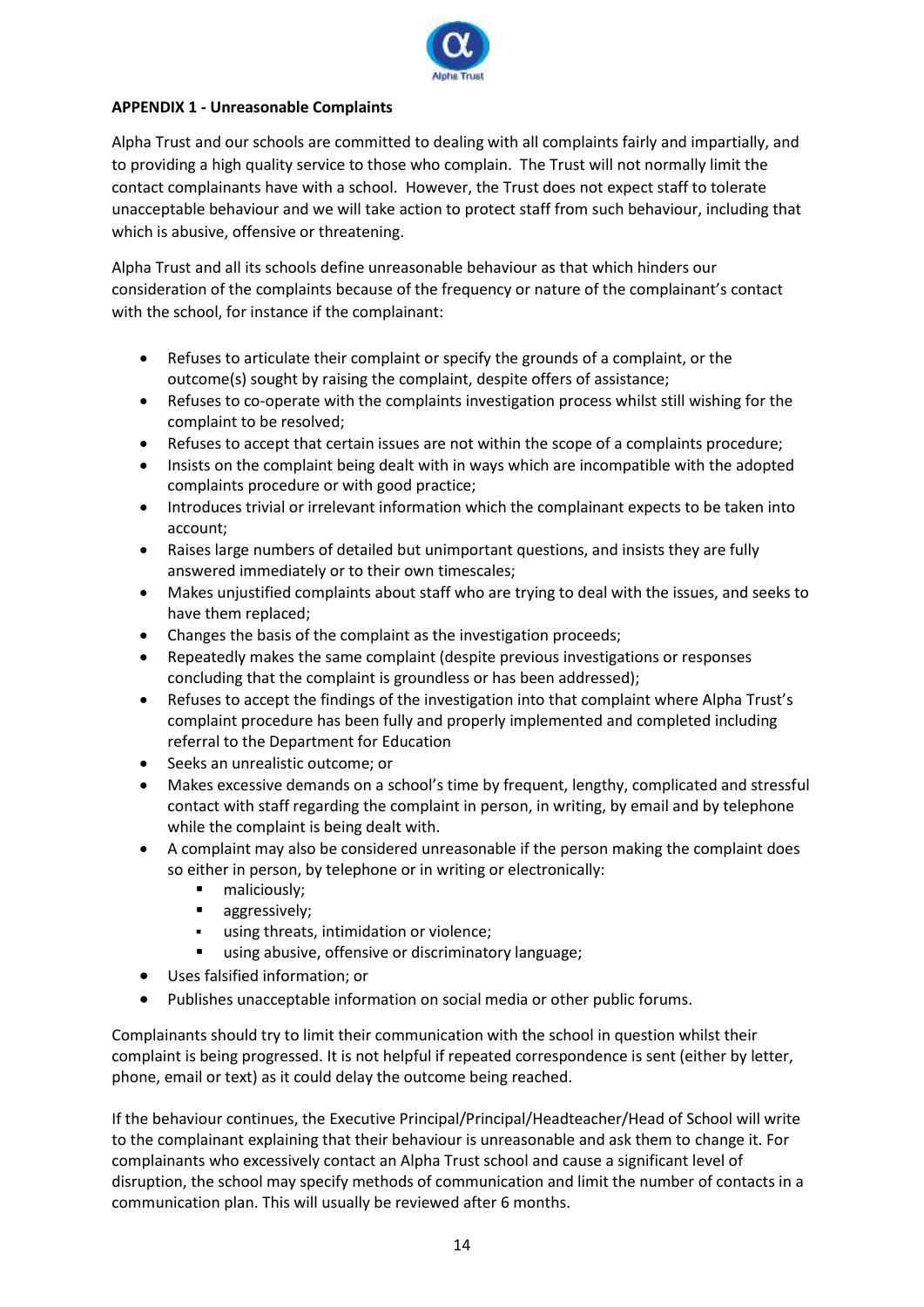

In response to any serious incident of aggression or violence, we will immediately inform the police and communicate our actions in writing. Actions may include barring an individual from the School site.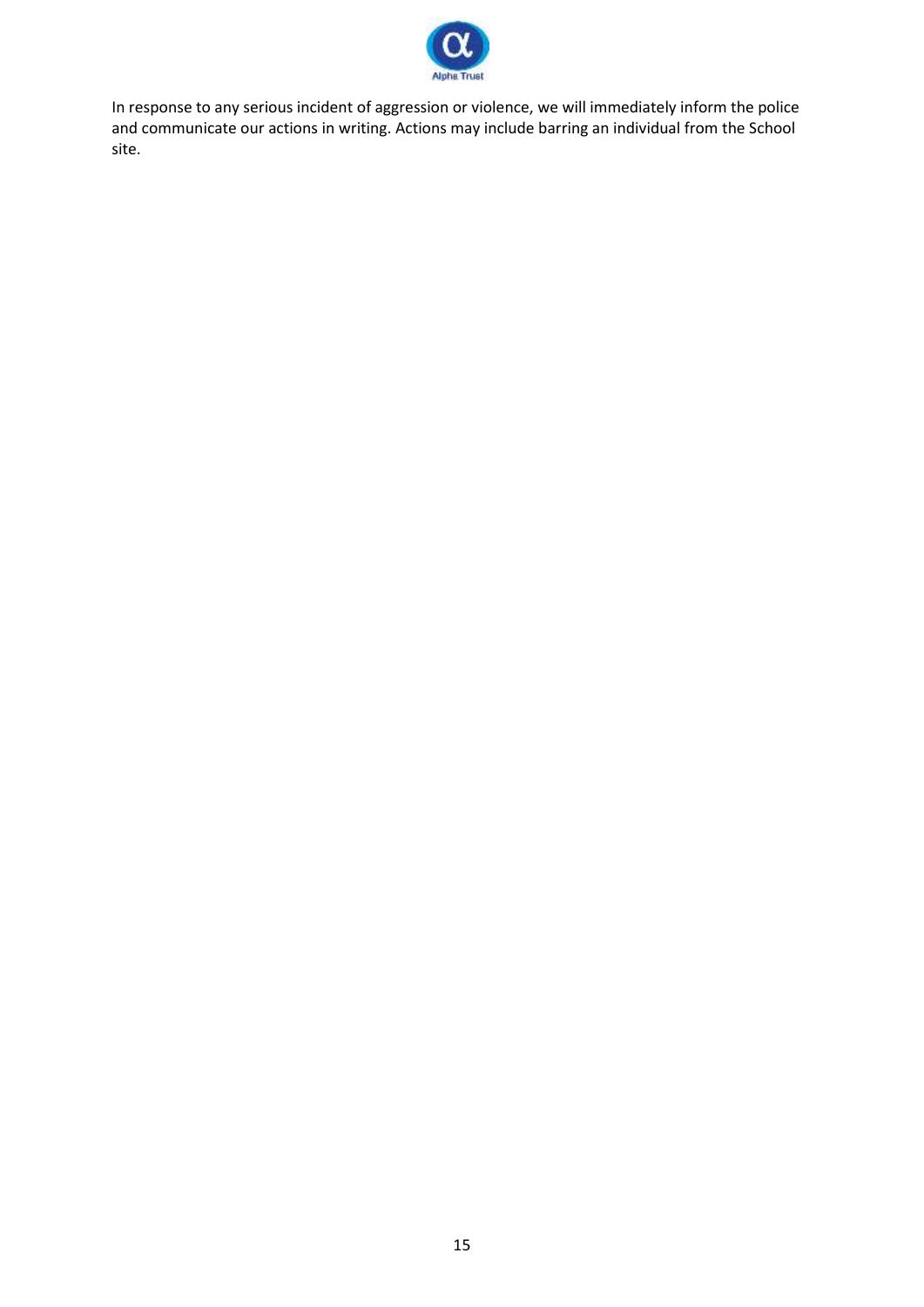

# **APPENDIX 2 – Roles and Responsibilities**

# **Complainant**

The complainant will receive a more effective response to the complaint if they:

- explain the complaint in full as early as possible
- co-operate with the school in seeking a solution to the complaint
- respond promptly to requests for information or meetings or in agreeing the details of the complaint
- ask for assistance as needed
- treat all those involved in the complaint with respect
- refrain from publicising the details of their complaint on social media and respect confidentiality.

#### **Investigator**

The investigator's role is to establish the facts relevant to the complaint by:

- providing a comprehensive, open, transparent and fair consideration of the complaint through:
	- **E** sensitive and thorough interviewing of the complainant to establish what has happened and who has been involved
	- interviewing staff and children/young people and other people relevant to the complaint
	- consideration of records and other relevant information
	- analysing information
- liaising with the complainant and the complaints co-ordinator, as appropriate, to clarify what the complainant feels would put things right.

The investigator should:

- conduct interviews with an open mind and be prepared to persist in the questioning
- keep notes of interviews or arrange for an independent note taker to record minutes of the meeting
- ensure that any papers produced during the investigation are kept securely pending any appeal
- be mindful of the timescales to respond
- prepare a comprehensive report for the Principal or complaints committee that sets out the facts, identifies solutions and recommends courses of action to resolve problems.

The Principal or complaints committee, depending on the stage of the procedures, will then determine whether to uphold or dismiss the complaint and communicate that decision to the complainant, providing the appropriate escalation details.

#### **Complaints co-ordinator**

(This could be the Principal / CEO / designated complaints governor or trustee or other staff member providing administrative support)

The complaints co-ordinator should:

- ensure that the complainant is fully updated at each stage of the procedure
- liaise with staff members, Principal, CEO, Chair of Governors, Chair of the Trust Board or Clerk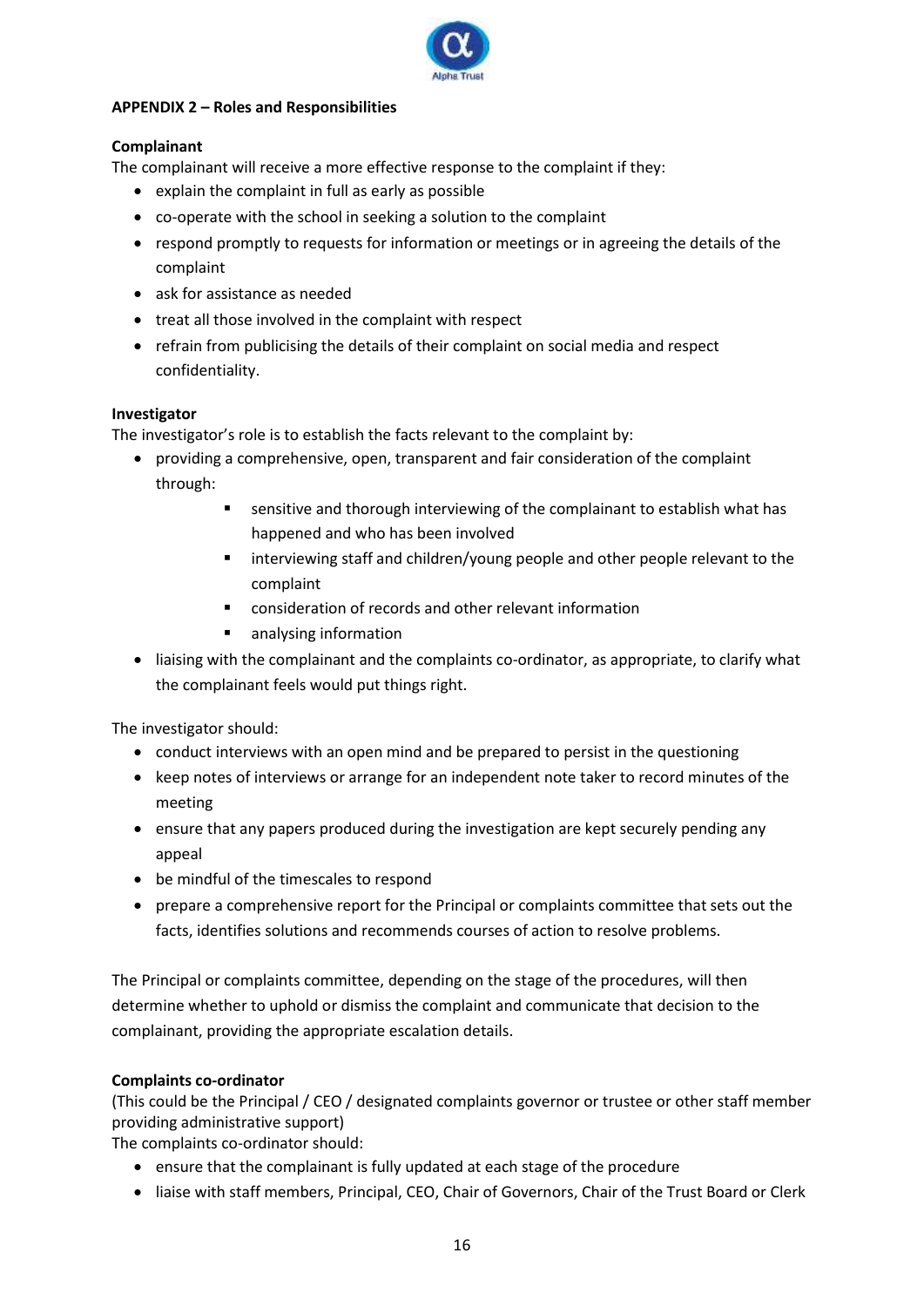

and to ensure the smooth running of the complaints procedure

- be aware of issues regarding:
	- sharing third party information
	- additional support. This may be needed by complainants when making a complaint including interpretation support or where the complainant is a child or young person
	- keep records

# **Clerk to the Governing Body/ Trust Board**

The Clerk is the contact point for the complainant and the committee and should:

- ensure that all people involved in the complaint procedure are aware of their legal rights and duties, including any under legislation relating to school complaints, education law, the Equality Act 2010, the Freedom of Information Act 2000, the Data Protection Act (DPA) 2018 and the General Data Protection Regulations (GDPR)
- set the date, time and venue of the meeting, ensuring that the dates are convenient to all parties (if they are invited to attend) and that the venue and proceedings are accessible
- collate any written material relevant to the complaint (for example; stage 1 paperwork, school and complainant submissions) and send it to the parties in advance of the meeting within an agreed timescale
- record the proceedings
- circulate the minutes of the meeting
- notify all parties of the committee's decision.

# **Committee Chair**

The committee's chair, who is nominated in advance of the complaint meeting, should ensure that:

- both parties are asked (via the Clerk) to provide any additional information relating to the complaint by a specified date in advance of the meeting
- the meeting is conducted in an informal manner, is not adversarial, and that, if all parties are invited to attend, everyone is treated with respect and courtesy
- complainants who may not be used to speaking at such a meeting are put at ease. This is particularly important if the complainant is a child/young person
- the remit of the committee is explained to the complainant
- written material is seen by everyone in attendance, provided it does not breach confidentiality or any individual's rights to privacy under the DPA 2018 or GDPR. If a new issue arises it would be useful to give everyone the opportunity to consider and comment upon it; this may require a short adjournment of the meeting
- both the complainant and the school are given the opportunity to make their case and seek clarity, either through written submissions ahead of the meeting or verbally in the meeting itself
- the issues are addressed
- key findings of fact are made
- the committee is open-minded and acts independently
- no member of the committee has an external interest in the outcome of the proceedings or any involvement in an earlier stage of the procedure
- the meeting is minuted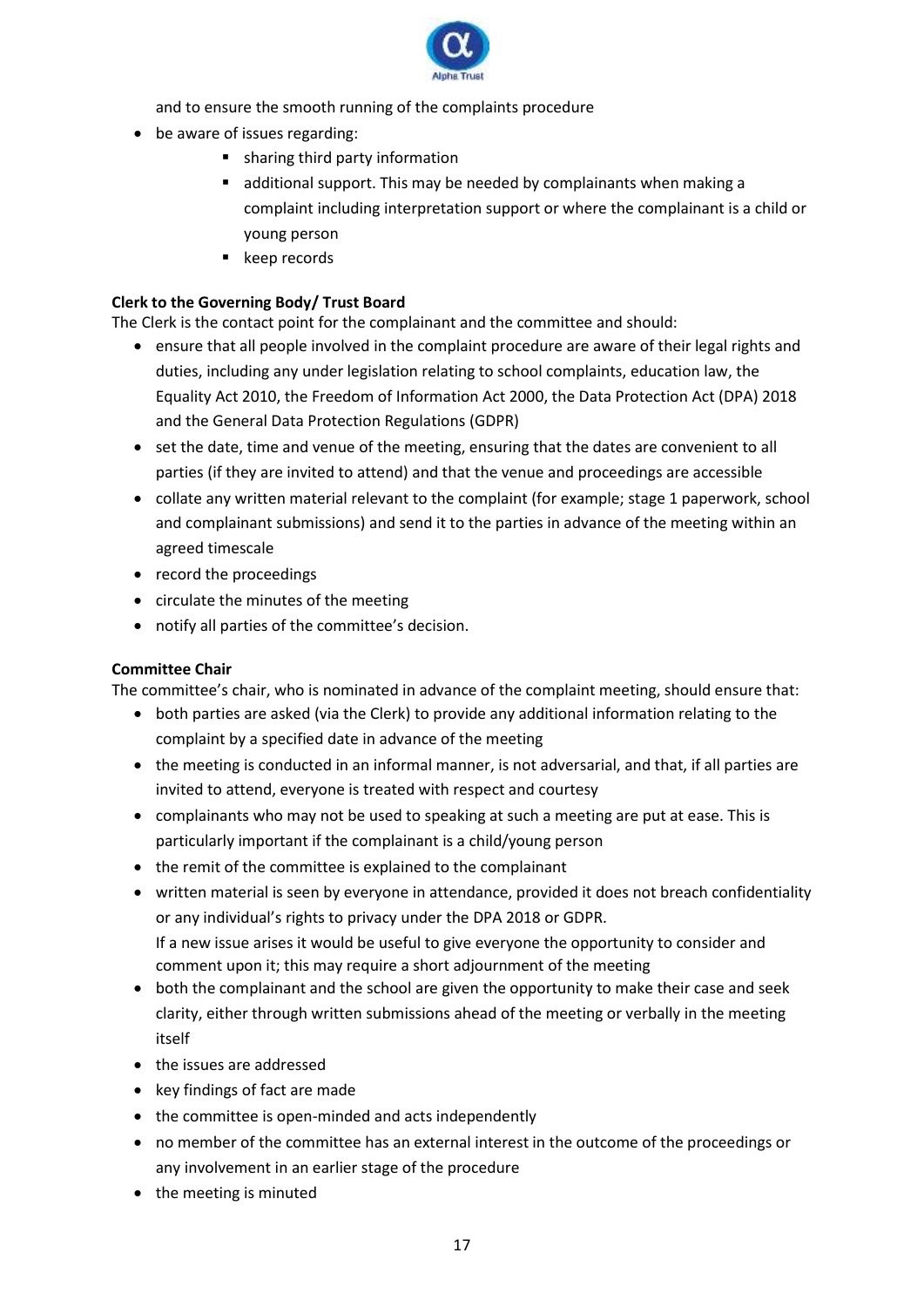

• they liaise with the Clerk (and complaints co-ordinator, if the school has one).

# **Committee Member**

Committee members should be aware that:

- the meeting must be independent and impartial, and should be seen to be so No governor may sit on the committee if they have had a prior involvement in the complaint or in the circumstances surrounding it.
- the aim of the meeting should be to resolve the complaint and achieve reconciliation between the school and the complainant

We recognise that the complainant might not be satisfied with the outcome if the meeting does not find in their favour. It may only be possible to establish the facts and make recommendations.

- many complainants will feel nervous and inhibited in a formal setting Parents/carers often feel emotional when discussing an issue that affects their child.
- extra care needs to be taken when the complainant is a child/young person and present during all or part of the meeting

Careful consideration of the atmosphere and proceedings should ensure that the child/young person does not feel intimidated.

The committee should respect the views of the child/young person and give them equal consideration to those of adults.

If the child/young person is the complainant, the committee should ask in advance if any support is needed to help them present their complaint. Where the child/young person's parent is the complainant, the committee should give the parent the opportunity to say which parts of the meeting, if any, the child/young person needs to attend.

However, the parent should be advised that agreement might not always be possible if the parent wishes the child/young person to attend a part of the meeting that the committee considers is not in the child/young person's best interests.

• the welfare of the child/young person is paramount.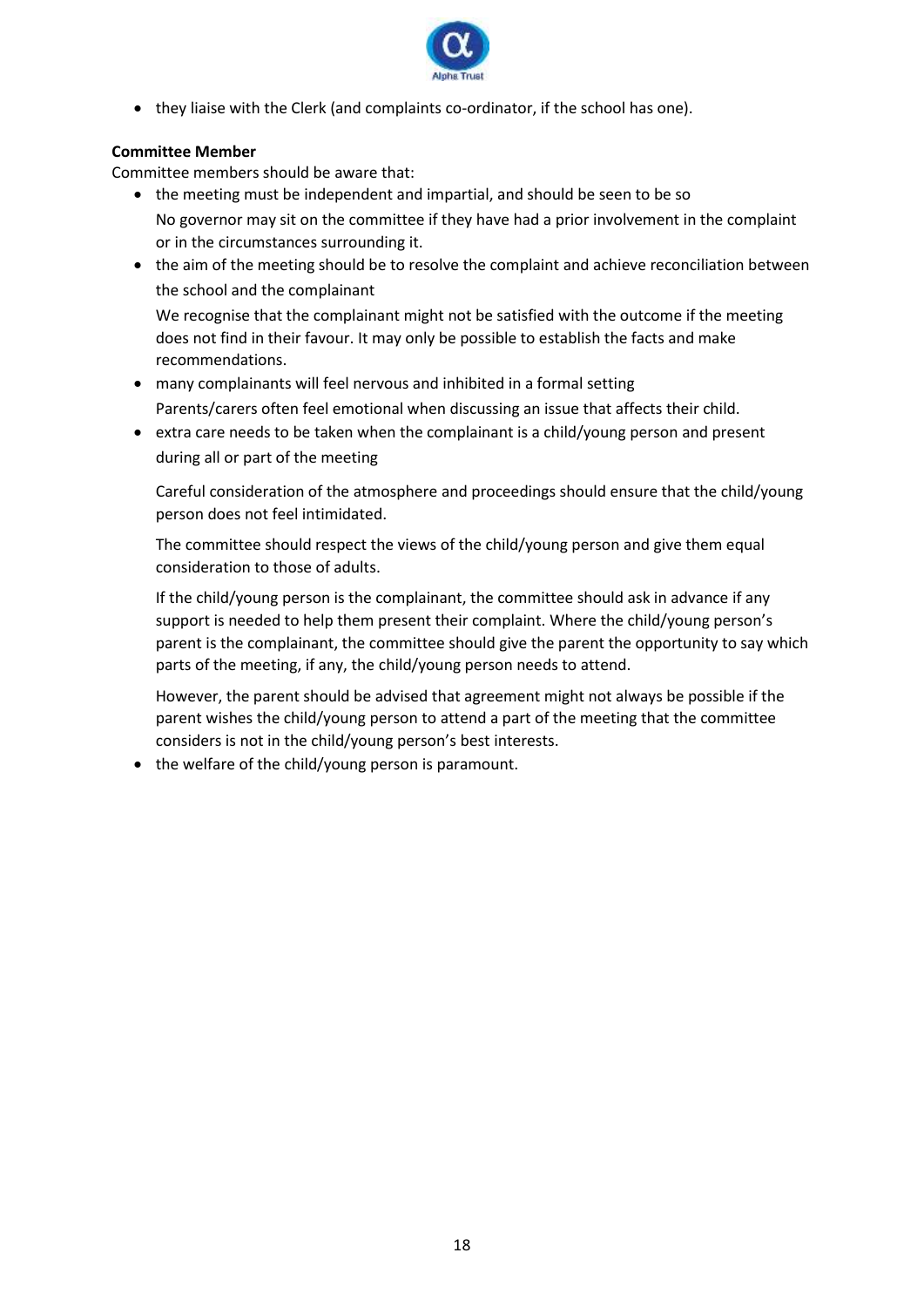

# **APPENDIX 3 – Concerns and Complaints Procedures – Overview**

| Stage 1:<br><b>Informal resolution</b> | Stages of contact for informal resolution:<br>The first point of contact should be the subject teacher or class tutor<br>1.                                                                                                 |
|----------------------------------------|-----------------------------------------------------------------------------------------------------------------------------------------------------------------------------------------------------------------------------|
|                                        | If considered inappropriate, the Head of Department, Head of Year or<br>2.<br>the teacher's line manager should be contacted initially                                                                                      |
|                                        | If unresolved, the next point of contact is the senior link or line manager<br>3.<br>of the Head of Department, the Head of Year or the teacher's line<br>manager                                                           |
|                                        | If unresolved, the matter is brought to the attention of the Executive<br>4.<br>Principal/Principal/Headteacher/Head of School; they may delegate the<br>matter or deal with it themselves, depending on the circumstances. |
|                                        | Process completed with 15 working days from the receipt of the complaint.<br>٠                                                                                                                                              |
| IF UNRESOLVED $\bm{\downarrow}$        |                                                                                                                                                                                                                             |
| Stage 2:<br><b>Formal procedure</b>    | The formal procedure can be initiated by the complainant only after Stage 1<br>$\bullet$<br>has been completed.                                                                                                             |
|                                        | A formal complaint must be made in writing and addressed to the Executive<br>$\bullet$<br>Principal/Principal/Headteacher/Head of School                                                                                    |
|                                        | Receipt will be acknowledged within 5 working days.<br>٠                                                                                                                                                                    |
|                                        | The investigation will be delegated to an appropriate member of staff<br>٠                                                                                                                                                  |
|                                        | The process will be completed within 28 working days from receipt of the<br>$\bullet$<br>complaint. (However, see section in policy regarding school holidays)                                                              |
| IF UNRESOLVED $\bm{\downarrow}$        |                                                                                                                                                                                                                             |
| Stage 3:<br><b>Panel hearing</b>       | Written notification of the request for a Complaints Panel Hearing should be<br>$\bullet$<br>sent to the Clerk to the LGB or Trustees within 10 working days of the<br>decision complained of.                              |
|                                        | The written request will be acknowledged by the clerk within 3 working days<br>٠<br>of receipt of the request.                                                                                                              |
|                                        | The Hearing will be conducted within 10 working days of receipt of the<br>$\bullet$<br>request for the Hearing.                                                                                                             |
|                                        | Notification to the complainant of the Hearing date will be provided not less<br>than 5 working days prior to Hearing date.                                                                                                 |
|                                        | The parties must inform the panel at least 5 working days before the Hearing<br>$\bullet$<br>if they intend to be accompanied by a legal representative.                                                                    |
|                                        | All written evidence must be submitted to the Complaints Panel not less than<br>$\bullet$<br>3 working days prior to the Hearing date.                                                                                      |
|                                        | All written evidence will be distributed to the parties not less than 3 working<br>$\bullet$                                                                                                                                |
|                                        | days prior to the Hearing date.<br>The parties will be notified of the Complaints Panel's decision within 5<br>$\bullet$<br>working days of the Hearing.                                                                    |
| IF UNRESOLVED $\bm{\downarrow}$        |                                                                                                                                                                                                                             |
| <b>NEXT STEPS</b>                      | If a complainant remains dissatisfied, they may contact:                                                                                                                                                                    |
|                                        | <b>Education Skills and Funding Agency (ESFA)</b><br>٠                                                                                                                                                                      |

# **All stages must be completed in the order outlined here**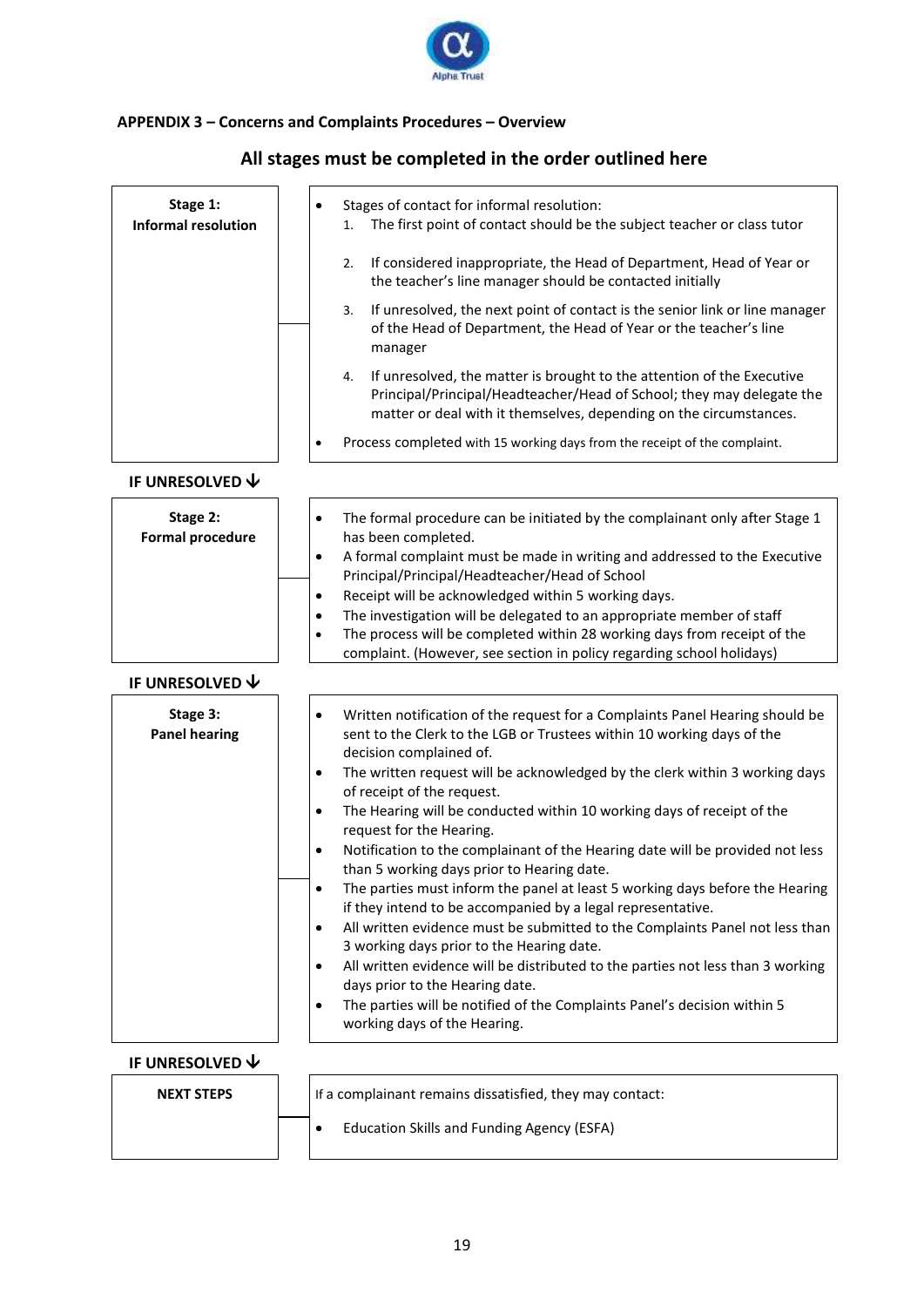

#### **Appendix 4: Complaint Form**

# **Alpha Trust Complaints Form**

Please complete and return to the staff member (or Executive Principal/Principal/Headteacher/Head of School) who will acknowledge receipt and explain what action will be taken.

| School's name:                    |                                                                                                   |
|-----------------------------------|---------------------------------------------------------------------------------------------------|
| Your name:                        |                                                                                                   |
| <b>Student's name:</b>            |                                                                                                   |
| Your relationship to the student: |                                                                                                   |
| <b>Address:</b>                   |                                                                                                   |
|                                   |                                                                                                   |
| Postcode:                         |                                                                                                   |
| Day time telephone number:        |                                                                                                   |
| <b>Evening telephone number:</b>  |                                                                                                   |
| <b>Email address:</b>             |                                                                                                   |
| about it.                         | Please give details of your complaint, including whether you have spoken to anybody at the school |
|                                   |                                                                                                   |
|                                   |                                                                                                   |
|                                   |                                                                                                   |
|                                   |                                                                                                   |
|                                   |                                                                                                   |
|                                   |                                                                                                   |
|                                   |                                                                                                   |
|                                   |                                                                                                   |
|                                   |                                                                                                   |
|                                   |                                                                                                   |
|                                   |                                                                                                   |
|                                   |                                                                                                   |
|                                   |                                                                                                   |